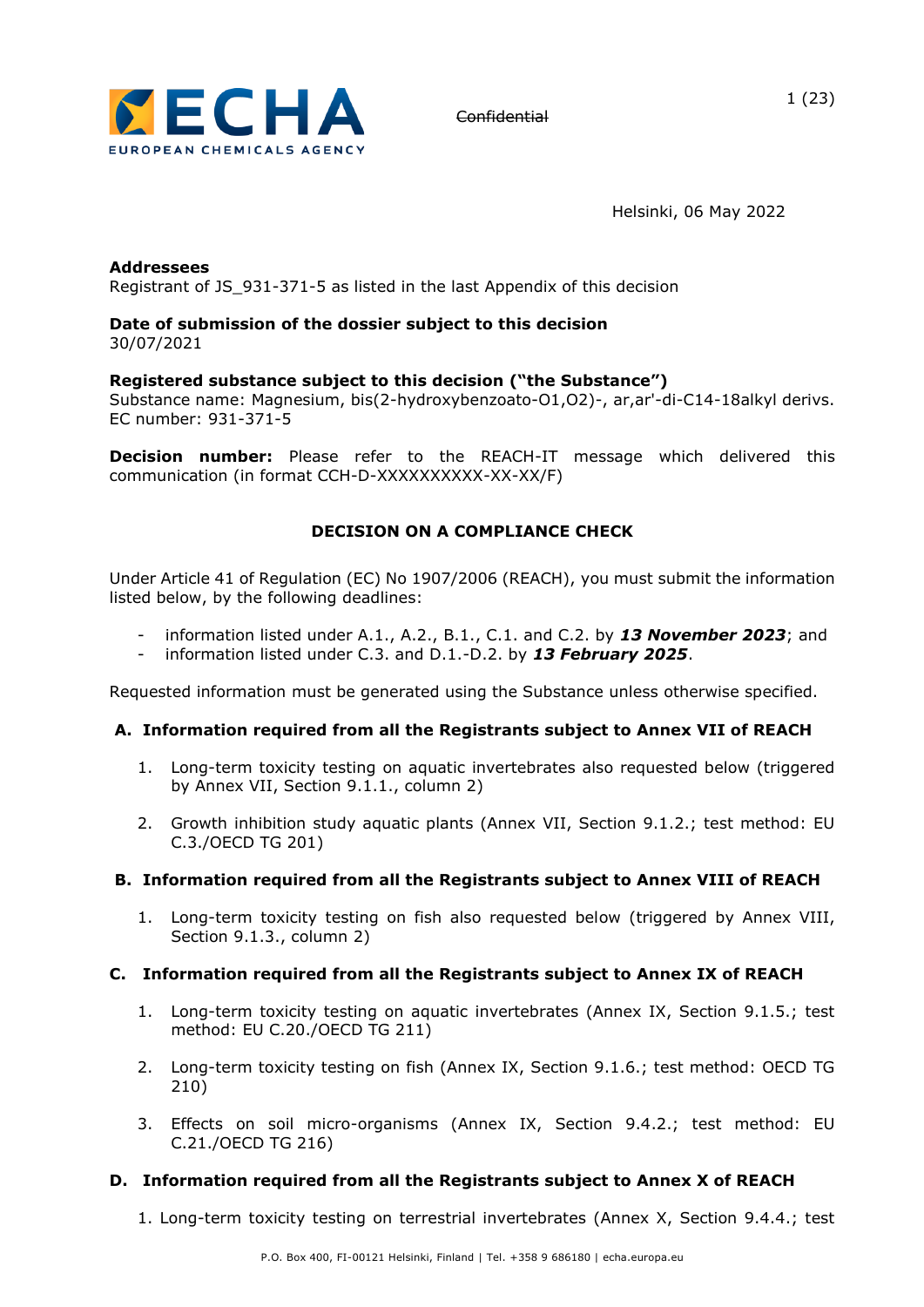

2 (23)

method: OECD TG 222 or 220)

2. Long-term toxicity to terrestrial plants (Annex X, Section 9.4.6.; test method: OECD TG 208 with at least six species tested or ISO 22030)

Reasons for the request(s) are explained in the following appendices:

- Appendix entitled "Reasons common to several requests";
- Appendices entitled "Reasons to request information required under Annexes VII to X of REACH", respectively.

#### **Information required depends on your tonnage band**

You must provide the information listed above for all REACH Annexes applicable to you, and in accordance with Articles 10(a) and 12(1) of REACH:

• the information specified in Annexes VII to X to REACH, for registration at more than 1000 tpa.

You are only required to share the costs of information that you must submit to fulfil your information requirements.

For certain endpoints, ECHA requests the same study from registrants at different tonnages. In such cases, only the reasoning why the information is required at lower tonnages is provided in the corresponding Appendices. For the tonnage where the study is a standard information requirement, the full reasoning for the request including study design is given. Only one study is to be conducted; the registrants concerned must make every effort to reach an agreement as to who is to carry out the study on behalf of the other registrants under Article 53 of REACH.

#### **How to comply with your information requirements**

To comply with your information requirements you must submit the information requested by this decision in an updated registration dossier by the deadline indicated above. You must also update the chemical safety report, where relevant, including any changes to classification and labelling, based on the newly generated information.

You must follow the general testing and reporting requirements provided under the Appendix entitled "Requirements to fulfil when conducting and reporting new tests for REACH purposes". In addition, you should follow the general recommendations provided under the Appendix entitled "General recommendations when conducting and reporting new tests for REACH purposes". For references used in this decision, please consult the Appendix entitled "List of references".

The studies relating to biodegradation are necessary for the PBT assessment. However, to determine the testing needed to reach the conclusion on the persistency and bioaccumulation of the Substance you should consider the sequence in which these tests are performed and other conditions described in Appendix entitled "Requirements to fulfil when conducting and reporting new tests for REACH purposes".

#### **Appeal**

This decision, when adopted under Article 51 of REACH, may be appealed to the Board of Appeal of ECHA within three months of its notification to you. Please refer to <http://echa.europa.eu/regulations/appeals> for further information.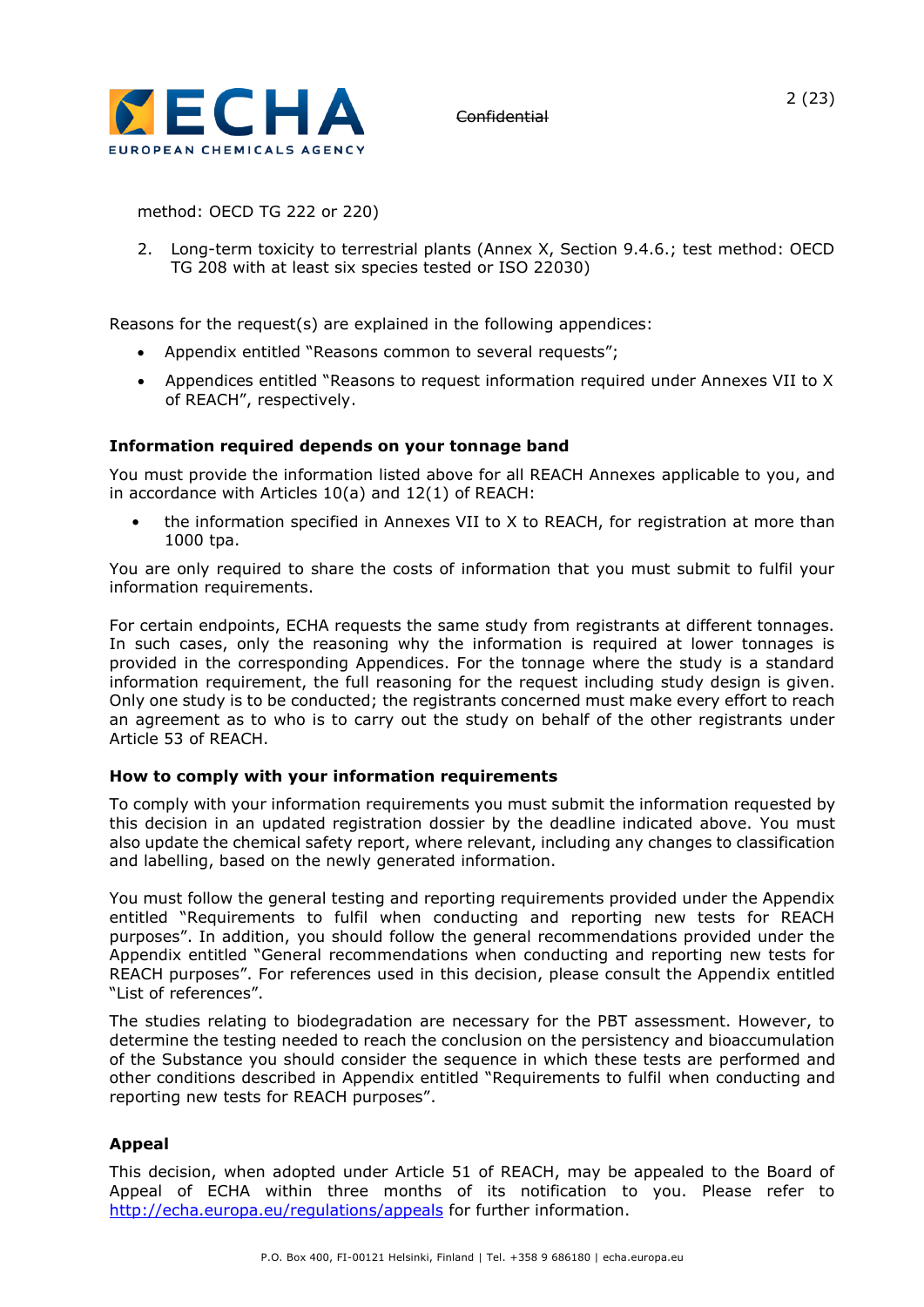

**Failure to comply**

**Confidential** 

If you do not comply with the information required by this decision by the deadline indicated above, ECHA will notify the enforcement authorities of your Member State.

Authorised<sup>1</sup> under the authority of Mike Rasenberg, Director of Hazard Assessment

 $1$  As this is an electronic document, it is not physically signed. This communication has been approved according to ECHA's internal decision-approval process.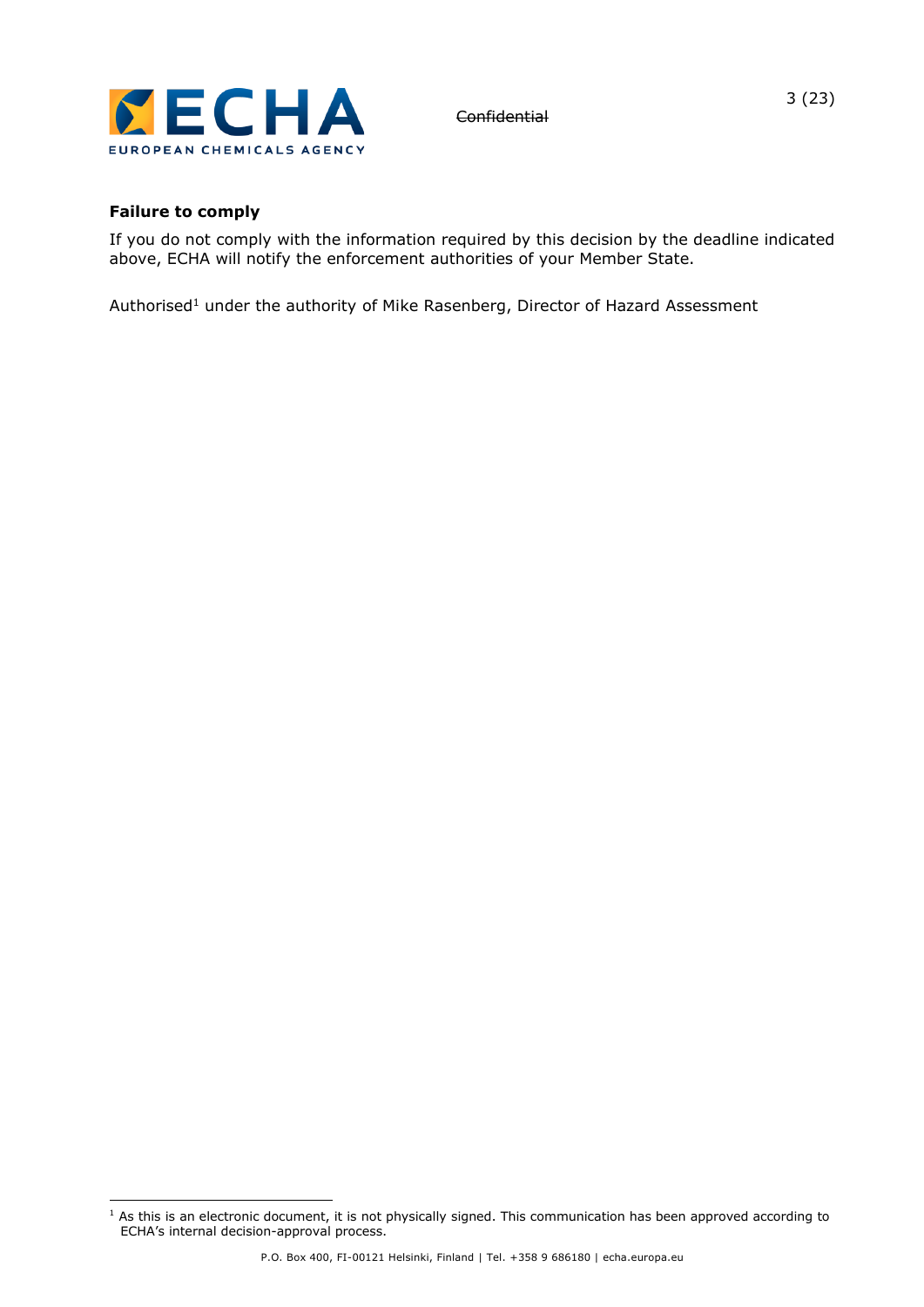

#### **Appendix on Reasons common to several requests**

#### **1. Triggering of long-term aquatic invertebrates and fish toxicity testing**

Similar considerations are relevant for the application of the following information requirements, which are therefore addressed here, before addressing endpoint-specific issues in the relevant Appendix:

- 1. Long-term toxicity testing on aquatic invertebrates (Annex VII, Section 9.1.1., column 2)
- 2. Long-term toxicity testing on fish (Annex VIII, Section 9.1.3., column 2)

Poorly water soluble substances require longer time to reach steady-state conditions. As a result, the short-term tests does not give a true measure of toxicity for this type of substances and the long-term test is required. A substance is regarded as poorly water soluble if, for instance, it has a water solubility below 1 mg/L or below the detection limit of the analytical method of the test material (ECHA Guidance R.7.8.5).

You have provided information which indicates that the Substance includes constituents that are poorly water soluble. In the provided OECD TG 105 study you conclude following: "*The mean water solubility of the test substance at 20.0 degrees Centigrade was 3.63 ± 0.15 mg/L […] As shown in Figure 10 (attached), the overall water solubility of the test substance, based upon use of C14-C18 salicylates dissociated from the test substance in water as a surrogate response for the test substance, was due to the relatively large contribution from the earliest eluting (C14 salicylate) component. Water solubility based on the C16 or C18 peaks appeared to be approximately a factor of ten or greater below the values reported*.*"* This indicates that the constituents with 16 and 18 carbons in the alkyl chain have water solubility below 1 mg/l, ie. are poorly water soluble.

Therefore, the Substance is poorly water soluble and information on long-term toxicity on aquatic invertebrates and fish must be provided.

#### **2. Assessment of information provided on effects on terrestrial organisms**

The same deficiencies apply to all the information requirements on toxicity to terrestrial organisms.

- Toxicity testing on soil micro-organisms is an information requirement under Annex IX to REACH (Section 9.4.2.);
- Long-term toxicity testing on soil invertebrates and plants are an information requirements under Annex X to REACH (Sections 9.4.4. and 9.4.6. respectively).

You have provided the following a justification to omit toxicity to terrestrial organisms studies: "*Current practice and risk management measures in use mean that direct or indirect exposure of the soil to test substance is unlikely and, in accordance with Regulation (EC) 1907/2006, in the absence of hazard and exposure justification and a chemical safety assessment it is unnecessary to investigate*" toxicity to terrestrial organisms.

We have assessed this information and identified the following issue(s):

#### *a) Rejection of adaptation*

According to Annexes IX and X, Section 9.4., Column 2 toxicity testing on terrestrial organisms does not need to be conducted if direct and indirect exposure of the soil compartment is unlikely.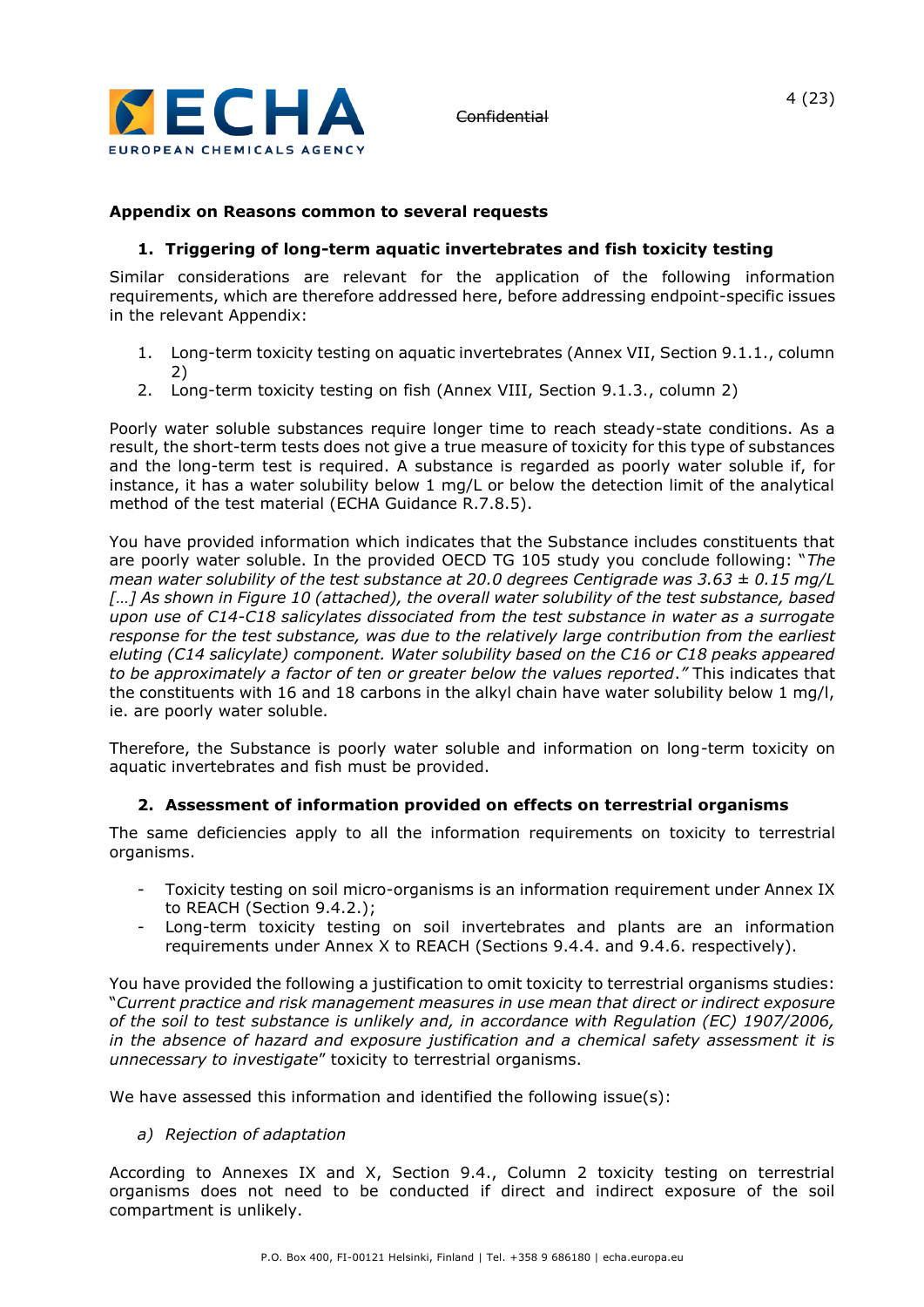

In the registration dossier you have identified a number of various industrial, professional and consumer uses with environmental release categories (ERCs) assigned which indicate potential releases to and/or exposure of the soil compartment. For instance, there are identified uses of the Substance in lubricants and greases used by consumers and professional users with ERC 9b (widespread use of functional fluid (outdoor)) assigned to them. Default worst-case release factor of  $\blacksquare$  to soil applies to the ERC 9b (ECHA Guidance R.16 (Table R.16-7)), i.e. this indicates the potential of direct soil exposure. Furthermore, default worstcase release factor of to water (before waste water treatment plant) applies to the ERC 9b which considering that based on information provided in the dossier the Substance contains poorly soluble in water and highly adsorptive constituents, indirect exposure (e.g. via application of the sewage sludge from municipal waste water treatment plants to the soil) cannot be ruled out.

Moreover, there is no exposure assessment and risk characterisation provided in the chemical safety report which would support your justification that direct/indirect exposure of the soil is unlikely.

In the comments to the draft decision, you propose to support the adaptation by an exposure and risk characterisation (assessment) and if revised "*CSA<sup>2</sup> result in apparent risk to the soil compartment, it is accepted that the required terrestrial toxicity (as listed above<sup>3</sup> ) would then be conducted*".

Thus, it is not justified that the direct or indirect exposure of the soil is unlikely and therefore, your adaptation is rejected.

The information in your comments is not sufficient for ECHA to make an assessment because you have only provided the intention to perform exposure assessment and risk characterisation in order to support your adaptation. You remain responsible for complying with this decision by the set deadline.

#### **3. Assessment of your read-across approach under Annex XI, Section 1.5.**

You seek to adapt the following standard information requirements by applying (a) readacross approach(es) in accordance with Annex XI, Section 1.5:

• Long-term toxicity testing on aquatic invertebrates (Annex IX, Section 9.1.5.)

ECHA has considered the scientific and regulatory validity of your read-across approach(es) in general before assessing the specific standard information requirements in the following appendices.

#### **Grouping of substances and read-across approach**

Annex XI, Section 1.5. specifies two conditions which must be fulfilled whenever a read-across approach is used. Firstly, there needs to be structural similarity between substances which results in a likelihood that the substances have similar physicochemical, toxicological and ecotoxicological properties so that the substances may be considered as a group or category. Secondly, it is required that the relevant properties of a substance within the group may be predicted from data for reference substance(s) within the group (addressed under 'Assessment of prediction(s)').

<sup>2</sup> Chemical Safety Assessment

<sup>3</sup> *C 7. Effects on soil micro-organisms (Annex IX, Section 9.4.2.; test method: EU C.21./OECD TG 216) D 1. Longterm toxicity testing on terrestrial invertebrates (Annex X, Section 9.4.4.; test method: OECD TG 222 or 220) D 2. Long-term toxicity to terrestrial plants (Annex X, Section 9.4.6.; test method: OECD TG 208 with at least six species tested or ISO 22030)*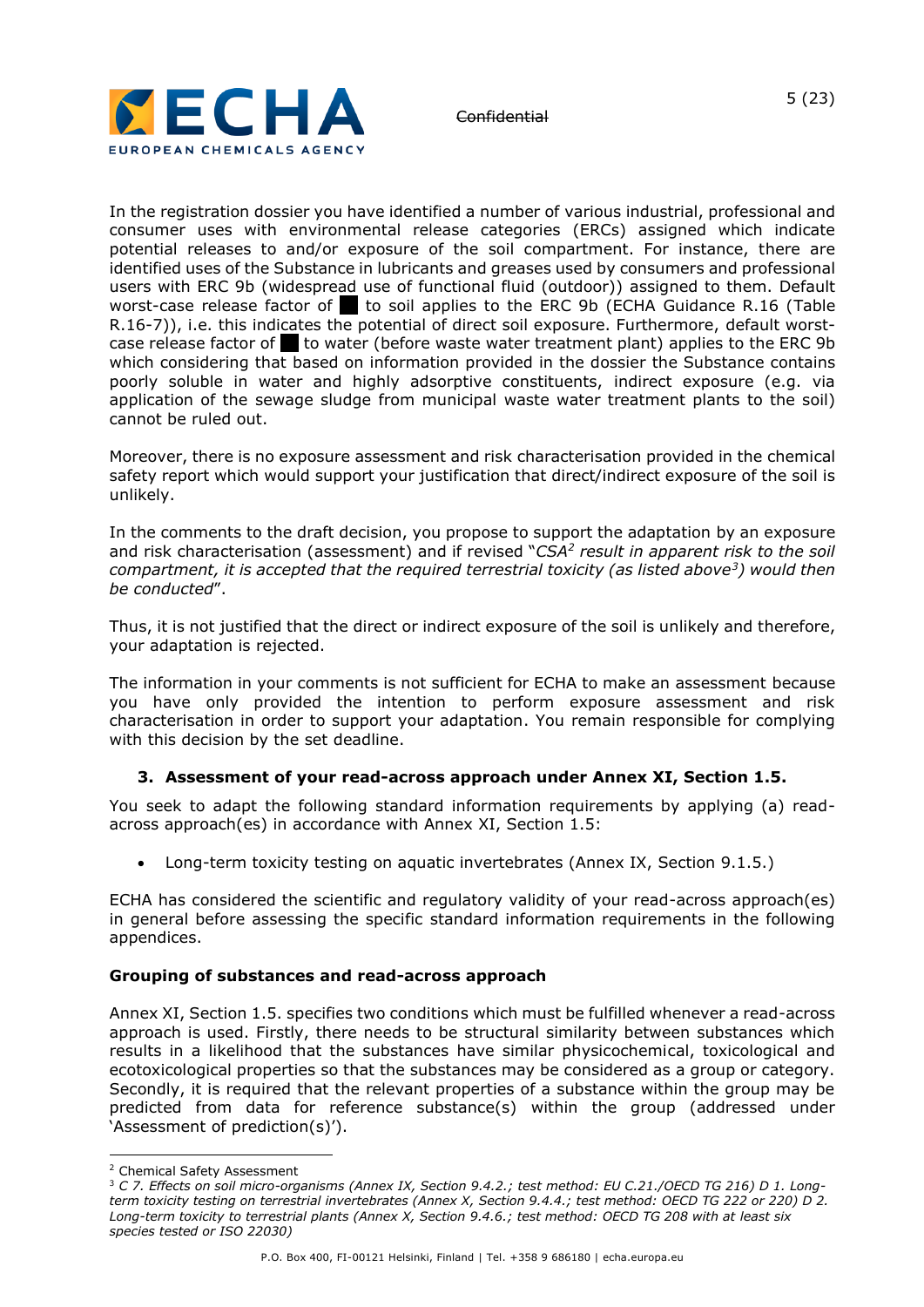

Additional information on what is necessary when justifying a read-across approach can be found in the ECHA Guidance R.6. and related documents<sup>4,5</sup>.

### **A. Predictions for ecotoxicological properties**

You have provided a read-across justification document in respective IUCLID sections 5.2.1 and 6.1.4.

You read-across between the structurally similar substances, Benzoic acid, 2-hydroxy-, mono-C14-18-alkyl derivs., calcium salts (2:1), EC No. 931-276-9, CAS No. 114959-46-5 as source substance and the Substance as target substance.

You have provided the following reasoning for the prediction of ecotoxicological properties: "*Comparison of overall physico-chemical (and toxicity) profiles for target and source chemicals indicates it is appropriate to apply read-across data from the structural analogue when considering potential for biodegradation/ long-term toxicity to aquatic invertebrate.".*

ECHA understands that you predict the properties of the Substance using a read-across hypothesis which assumes that different compounds have the same type of effects. The properties of your Substance are predicted to be quantitatively equal to those of the source substance.

ECHA notes the following shortcoming with regards to predictions of fate and ecotoxicological properties.

#### *Adequacy and reliability of source studies*

According to Annex XI, Section 1.5., if the grouping concept is applied then in all cases the results to be read across must:

- be adequate for the purpose of classification and labelling and/or risk assessment;
- have adequate and reliable coverage of the key parameters addressed in the corresponding test method referred to in Article 13(3);
- cover an exposure duration comparable to or longer than the corresponding test method referred to in Article 13(3) if exposure duration is a relevant parameter.

Specific reasons why the studies on the source substance do not meet these criteria are explained further below under the applicable information requirement in Appendix C, Section 1. Therefore, no reliable predictions can be made for these information requirements.

#### **B. Conclusions on the read-across approach**

As explained above, you have not established that relevant properties of the Substance can be predicted from data on the analogue substance. Therefore, your adaptation does not comply with the general rules of adaptation as set out in Annex XI, Section 1.5. and your grouping and read-across approach is rejected.

#### **4. Proposed read-across approach in the comments to the draft decision**

In your general comments to the draft decision you propose all requested testing to be

<sup>&</sup>lt;sup>4</sup> [Read-Across](https://echa.europa.eu/support/registration/how-to-avoid-unnecessary-testing-on-animals/grouping-of-substances-and-read-across) Assessment Framework (RAAF). 2017 (March) ECHA, Helsinki. 60 pp. Available online: Read-Across [Assessment Framework](https://echa.europa.eu/support/registration/how-to-avoid-unnecessary-testing-on-animals/grouping-of-substances-and-read-across) [\(https://echa.europa.eu/support/registration/how-to-avoid-unnecessary-testing-on](https://echa.europa.eu/support/registration/how-to-avoid-unnecessary-testing-on-animals/grouping-of-substances-and-read-across)[animals/grouping-of-substances-and-read-across\)](https://echa.europa.eu/support/registration/how-to-avoid-unnecessary-testing-on-animals/grouping-of-substances-and-read-across)

<sup>5</sup> Read-across assessment framework (RAAF) - considerations on multi-constituent substances and UVCBs. 2017 (March) ECHA, Helsinki. 40 pp. Available online:<https://doi.org/10.2823/794394>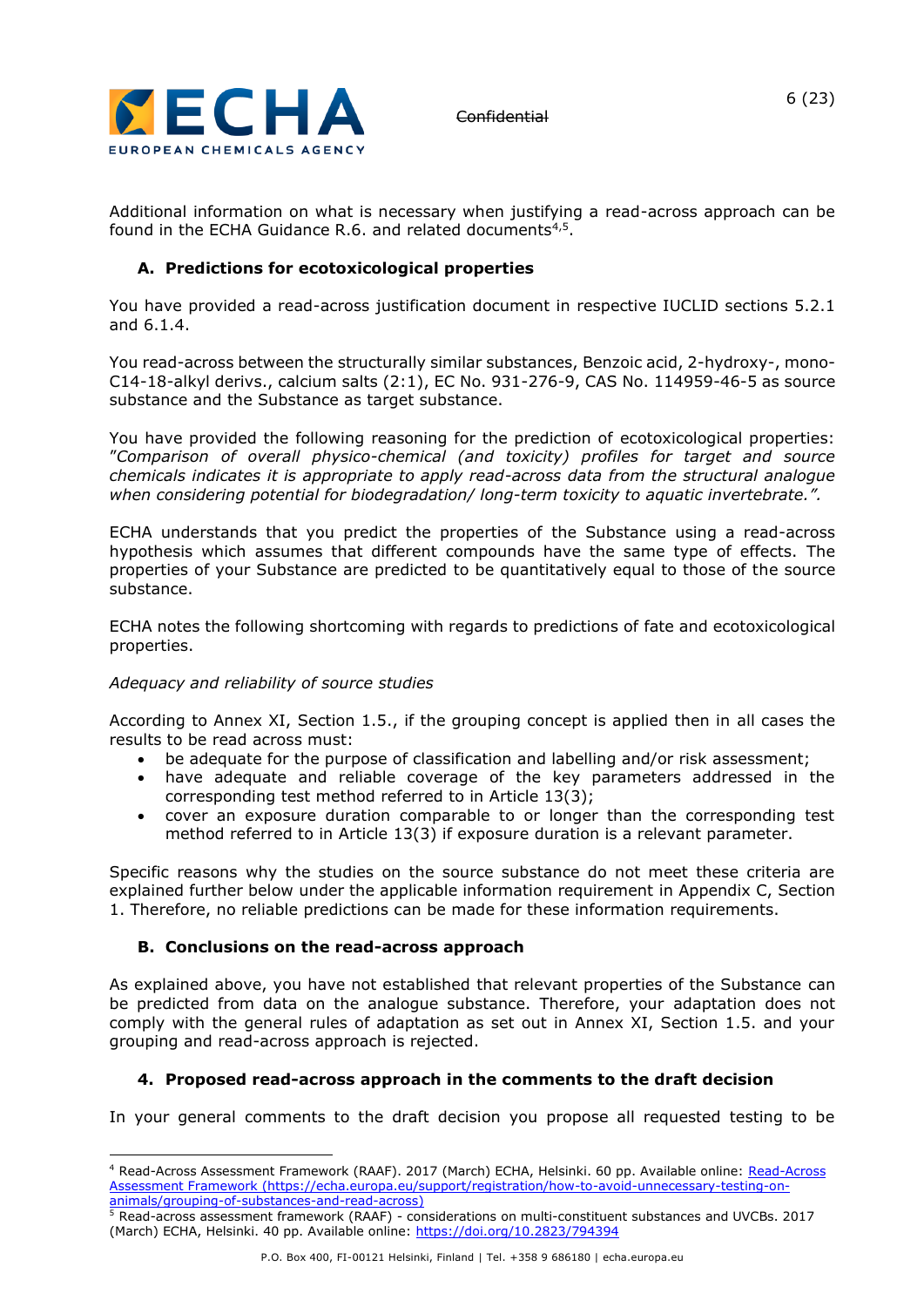

conducted with the analogue source substance Benzoic acid, 2-hydroxy-, mono-C14-18-alkyl derivs., calcium salts (2:1), EC No. 931-276-9 and the results to be read-across to the Substance.

ECHA considers that the proposed read-across approach could fulfil the information gaps. However, it is in your discretion to generate and provide reliable studies with the analogue source substance which would be adequate for the purpose of classification and labelling and/or risk assessment as well as generate and provide the necessary supporting information in order to justify your proposed read-across adaptation to fulfil the information requirements in accordance with the requirements of Section 1.5 of Annex XI to REACH.

Furthermore, it should be noted that the molecular weight of the counter-ion (non-common transformation product) of the source substance(s) should be considered:

- for the selection of the maximum test concentration/dose, in order to ensure that the test concentration/dose of the common anion relevant for the (target) Substance (i.e. expected to be present when maximum concentration/dose of the (target) Substance as required by the test guideline would be present in the test solution) has been reached in the test with the source substance; and
- for the estimation of effect concentration/level for the (target) Substance.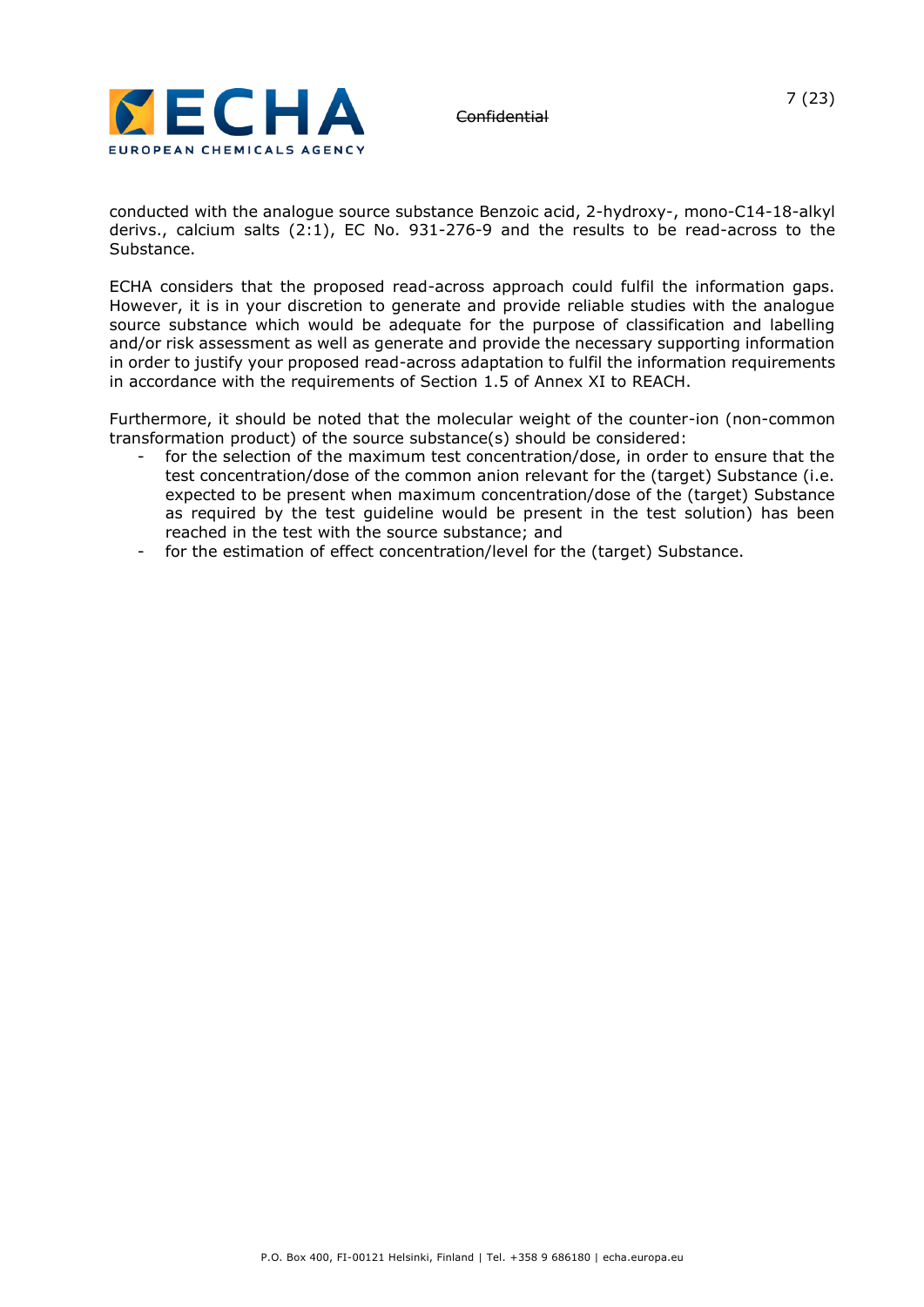

### **Appendix A: Reasons to request information required under Annex VII of REACH**

#### **1. Long-term toxicity testing on aquatic invertebrates**

Short-term toxicity testing on aquatic invertebrates is an information requirement under Annex VII to REACH (Section 9.1.1.). Long-term toxicity testing on aquatic invertebrates must be considered (Section 9.1.1., Column 2) if the substance is poorly water soluble.

You have provided following information on short-term toxicity of aquatic invertebrates:

- 1) Key study, OECD TG 202.
- 2) Supporting study with analogue substance Benzoic acid, 2-hydroxy-, mono-C14-18 alkyl derivs., calcium salts (2:1), CAS No. 114959-46-5.

We have assessed this information and identified the following issue:

As explained in Section 1 of the Appendix common to several requests, the Substance is poorly water soluble and information on long-term toxicity on aquatic invertebrates must be provided.

The examination of the information provided on long-term toxicity on aquatic invertebrates, comments to the draft decision as well as the selection of the requested test and the test design are addressed under Appendix C, Section 1.

#### **2. Growth inhibition study aquatic plants**

Growth inhibition study aquatic plants is an information requirement under Annex VII to REACH (Section 9.1.2.).

You have provided the following information:

1) Key study, OECD TG 201.

We have assessed this information and identified the following issues:

To fulfil the information requirement, a study must comply with OECD TG 201 and the requirements of OECD GD 23 (ENV/JM/MONO(2000)6/REV1) if the substance is difficult to test (Article 13(3) of REACH). Therefore, the following specifications must be met:

- the concentrations of the test material are measured at least at the beginning and end of the test:
	- 1) at the highest, and
	- 2) at the lowest test concentration, and
	- 3) at a concentration around the expected EC<sub>50</sub>.

For strongly adsorbing test substances, additional samplings for analysis at 24 hour intervals is required.

- analytical monitoring of exposure concentrations must be conducted. Alternatively, a justification why the analytical monitoring of exposure concentrations is not technically feasible must be provided. The justification must explain why a lower detection limit could not be achieved, i.e. the test solution cannot be analytically measured after the separation of non-dissolved test material (*i.e.* the dissolved concentration is below the limit of detection). It must explain which analytical methods were considered and (not) applied, and justify that there is no adequate analytical method available.
- demonstration that the stock solution preparation method:
	- 1) is of adequate quality (*e.g.* water solubility limit is reached when targeted), and
	- 2) allows to produce reproducible stock solutions (*i.e.* acceptable variation between preparations);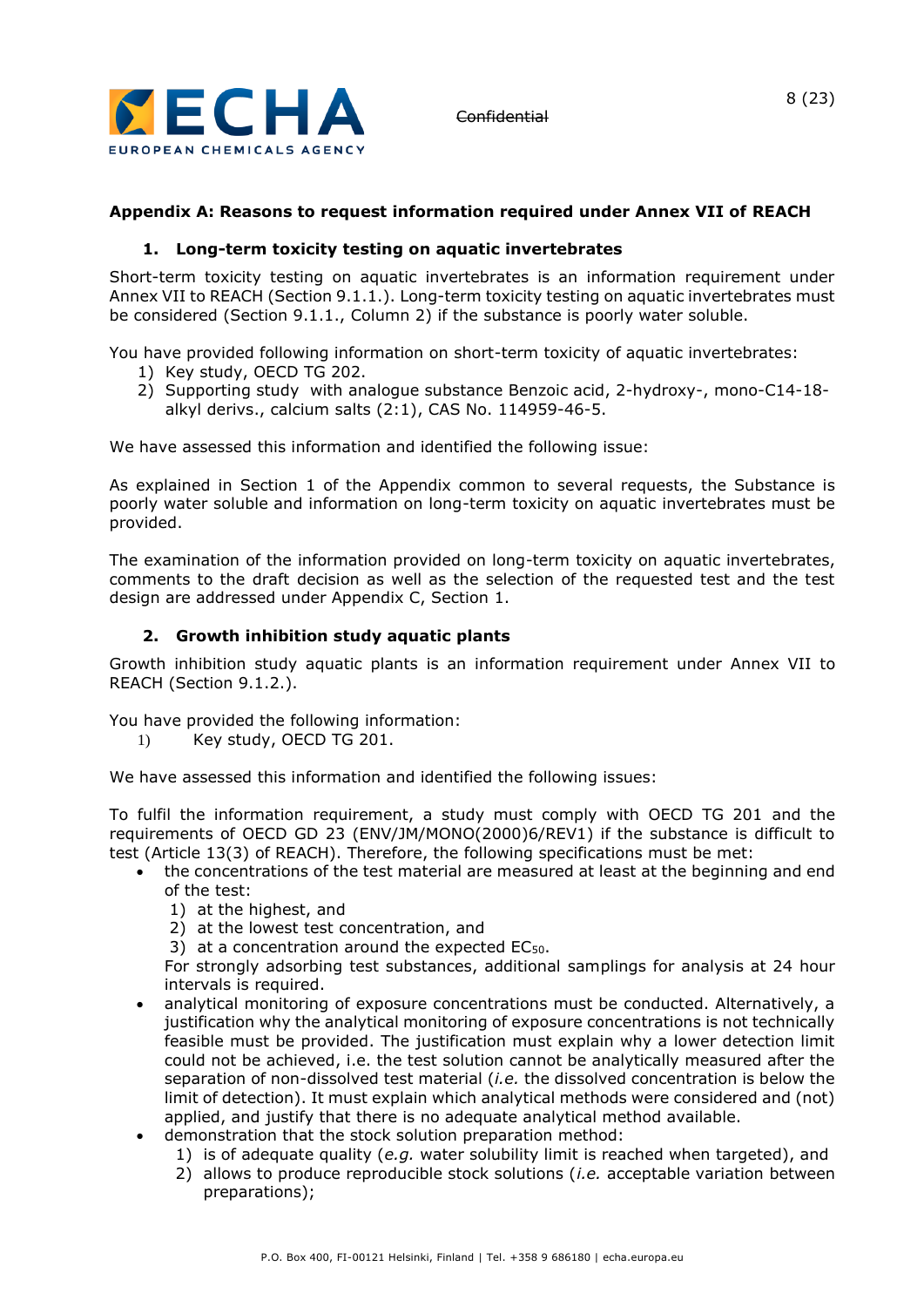

Your registration dossier provides the key study showing that no analytical monitoring of exposure concentrations throughout duration of the study was conducted.

In the comments to the draft decision, you agree to perform the requested study.

Furthermore, you note that, as stated in the IUCLID registration dossier, "*prior to the toxicity tests, efforts were made to develop an analytical method using solvent partitioning followed by measurement of UV absorbance, or rotary evaporation and UV absorbance but they were not able to determine test material in a Water Accommodated Fraction.* "

The information in your comments and in the IUCLID dossier does not explain why other analytical methods (e.g. full-scan GC or HPLC indicated in OECD GD 23) could not be employed for analytical monitoring of exposure concentrations. Furthermore, while it is stated in the IUCLID registration dossier that "*The time to equilibration was not demonstrated because the results of the equilibration study (see Appendix D, attached) showed that, even after approximately 96 h stirring, the net Total Organic Carbon (TOC) concentration was less than the limit of determination and the born concentration had not reached equilibrium.*", there is neither Appendix D attached in the dossier nor justification provided which other solution preparation methods were considered and tested.

Thus, the Substance is difficult to test (it is multi-constituent; has constituents which are poorly soluble in water; based on information in the registration dossier there are constituents with Log Kow >5 and constituents with log Koc >4 as well as based on the information on chemical structure of constituents they are expected to be present in ionised forms at environmental pHs between 4 and 9, i.e. they are highly adsorptive; and constituents have potential to bioaccumulate in aquatic organisms as BCFs of constituents are above 1000) and there are critical methodological deficiencies resulting in the rejection of the study results.

On this basis, the information requirement is not fulfilled.

In the comments on the draft decision, you proposed a new read-across adaptation which is addressed under under Appendix on Reasons common to several requests, Section 4.

The request in the comments to the draft decision to extend deadline to submit the information requested is addressed under Appendix G below.

#### *Study design*

As explained in this section above the Substance is difficult to test. OECD TG 201 specifies that, for difficult to test substances, you must consider the approach described in OECD GD 23 or other approaches, if more appropriate for your substance. In all cases, the approach selected must be justified and documented. Due to the properties of Substance, it may be difficult to achieve and maintain the desired exposure concentrations. Therefore, you must monitor the test concentration(s) of the Substance throughout the exposure duration and report the results. If it is not possible to demonstrate the stability of exposure concentrations (i.e. measured concentration(s) not within 80-120% of the nominal concentration(s)), you must express the effect concentration based on measured values as described in OECD TG 201. In case a dose-response relationship cannot be established (no observed effects), you must demonstrate that the approach used to prepare test solutions was adequate to maximise the concentration of the Substance in the test solution.

For multi-constituents, the analytical method must be adequate to monitor qualitative and quantitative changes in exposure to the dissolved fraction of the test material during the test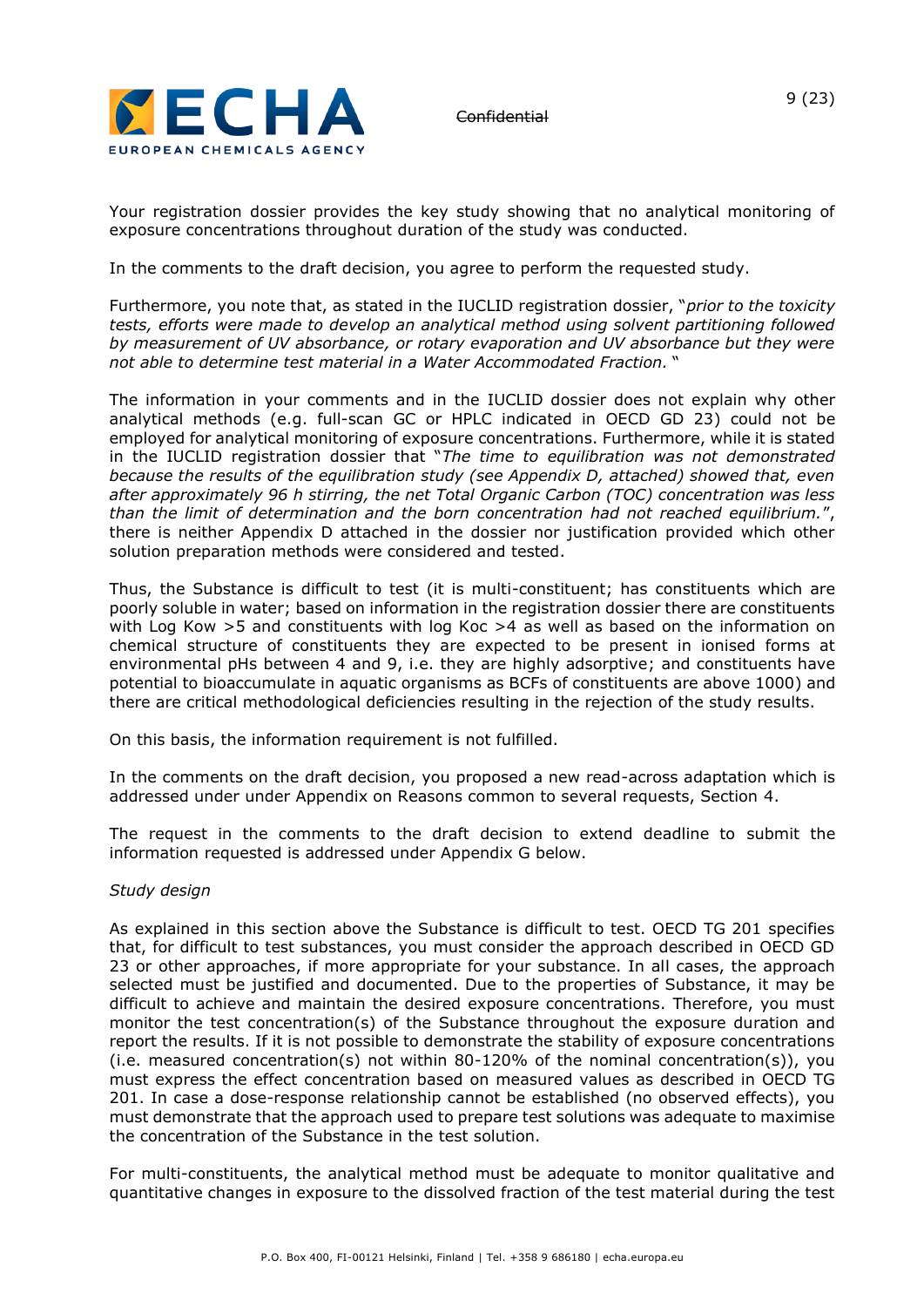

(e.g. by comparing mass spectral full-scan GC or HPLC chromatogram peak areas or by using targeted measures of key constituents or groups of constituents).

If you decide to use the Water Accommodated Fraction (WAF) approach, in addition to the above, you must:

- use loading rates that are sufficiently low to be in the solubility range of most constituents (or that are consistent with the PEC value). This condition is mandatory to provide relevant information for the hazard and risk assessment (ECHA Guidance, Appendix R.7.8.1-1, Table R.7.8-3);
- provide a full description of the method used to prepare the WAF (including, among others, loading rates, details on the mixing procedure, method to separate any remaining non-dissolved test material including a justification for the separation technique);
- prepare WAFs separately for each dose level (i.e. loading rate) and in a consistent manner.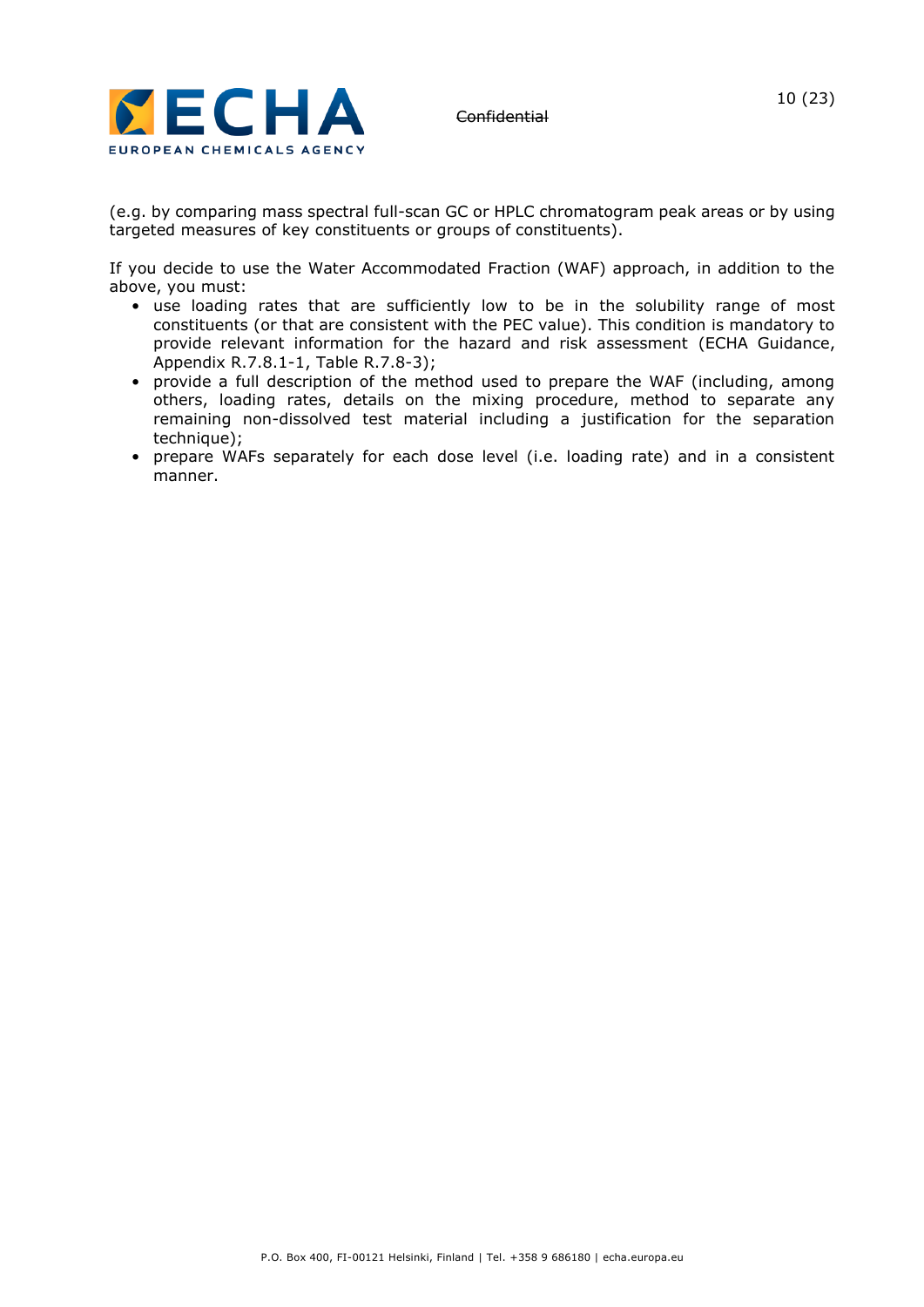

# 11 (23)

### **Appendix B: Reasons to request information required under Annex VIII of REACH**

#### **1. Long-term toxicity testing on fish**

Short-term toxicity testing on fish is an information requirement under Annex VIII to REACH (Section 9.1.3.). Long-term toxicity testing on fish must be considered (Section 9.1.3., Column 2) if the substance is poorly water soluble.

You have provided the following information on short-term toxicity of fish: 1) Key study, OECD TG 203.

We have assessed this information and identified the following issue:

As explained in Section 1 of the Appendix common to several requests, the Substance is poorly water soluble and information on long-term toxicity on fish must be provided.

The examination of the information provided on long-term toxicity on fish, comments to the draft decision as well as the selection of the requested test and the test design are addressed under Appendix C, Section 2.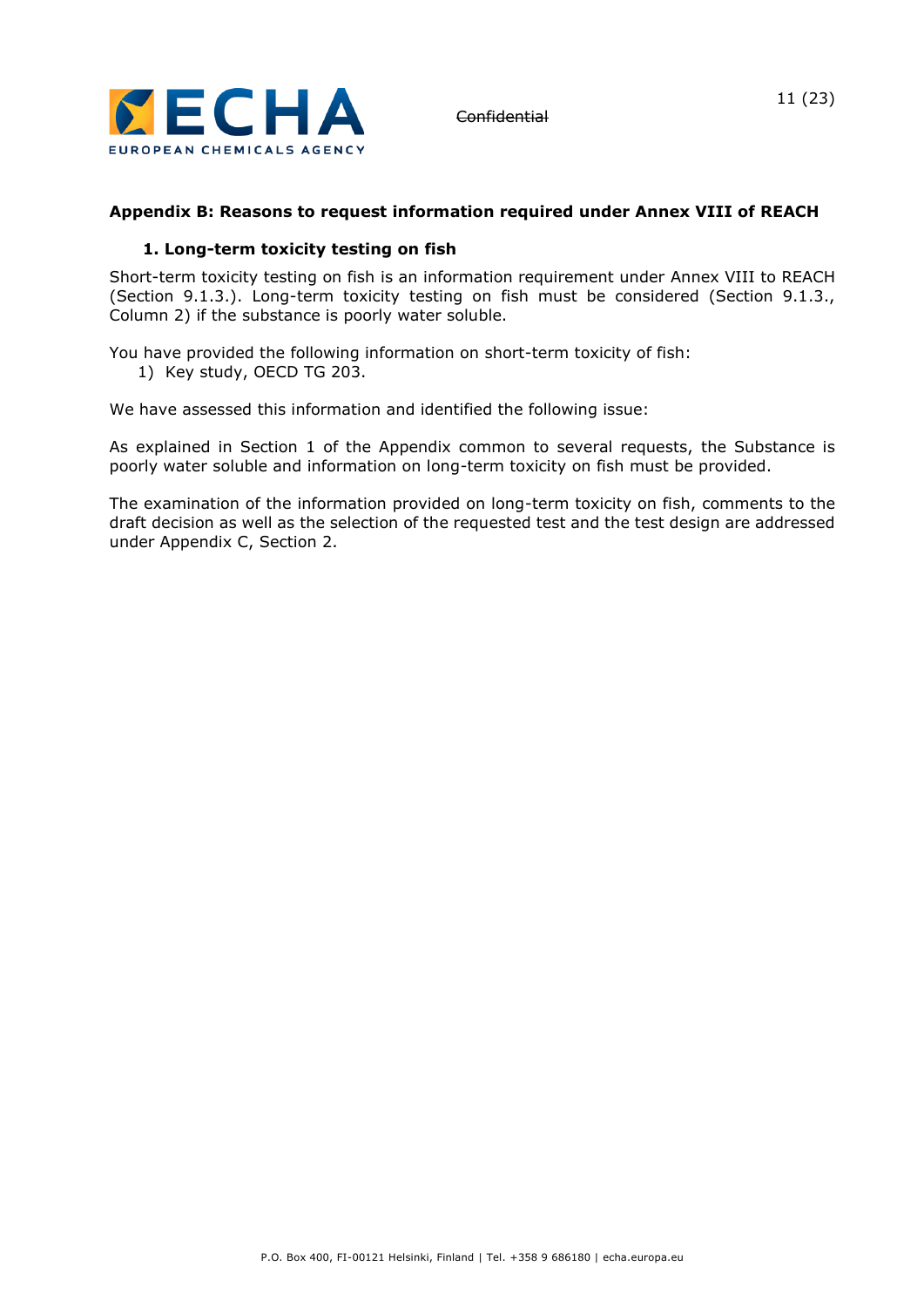

#### **Appendix C: Reasons to request information required under Annex IX of REACH**

#### **1. Long-term toxicity testing on aquatic invertebrates**

Long-term toxicity testing on aquatic invertebrates is an information requirement under Annex IX to REACH (Section 9.1.5.).

You have provided an adaptation under Annex XI, Section 1.5 (grouping and read-across) supported by the following information:

1) Experimental study, OECD TG 211 with analogue substance Benzoic acid, 2 hydroxy-, mono-C14-18-alkyl derivs., calcium salts (2:1), CAS No. 114959-46-5 which "*was stopped after 14 days due to poor fecundity in the 1000 mg/L treatment group, which rendered the data unacceptable.*"

We have assessed this information and identified the following issues:

Under Annex XI, Section 1.5., the results to be read across must have an adequate and reliable coverage of the key parameters addressed in the corresponding test method referred to in Article 13(3), in this case OECD TG 211, and meet the requirements of OECD GD 23 if the substance is difficult to test. Therefore, the following specifications must be met:

- the concentrations of the test material leading to no observed effect (NOECs) on the following parameters are estimated:
- 1) the reproductive output of *Daphnia* sp. expressed as the total number of living offspring produced at the end of the test, and
- 2) the survival of the parent animals during the test, and
- 3) the time to production of the first brood.

Your registration dossier provides experimental OECD TG 211 study from 2006-2008 showing the following:

- only one exposure concentration of 1000 mg/l (nominal) was used for testing;
- your conclusion that "*The study was stopped after 14 days due to poor fecundity in the 1000 mg/L treatment group, which rendered the data unacceptable.*".

Thus, ECHA observes that due to the observed effects at the only tested exposure concentration no NOEC for reproduction could be estimated for the experimental study 1 provided as well as no NOECs reported for other two parameters. Thus, the key parameters of OECD TG 211 are not covered and therefore, results of this study cannot be read-across.

Thus, as explained in Section 4 of the Appendix common to several requests, your grouping and read-across approach is rejected.

In the comments to the draft decision, you propose to adapt this information requirement by conducting sediment toxicity testing.

You have, however, provided no legal basis for such adaptation.

On this basis, the information requirement is not fulfilled.

In the comments on the draft decision, you proposed a new read-across adaptation which is addressed under under Appendix on Reasons common to several requests, Section 4.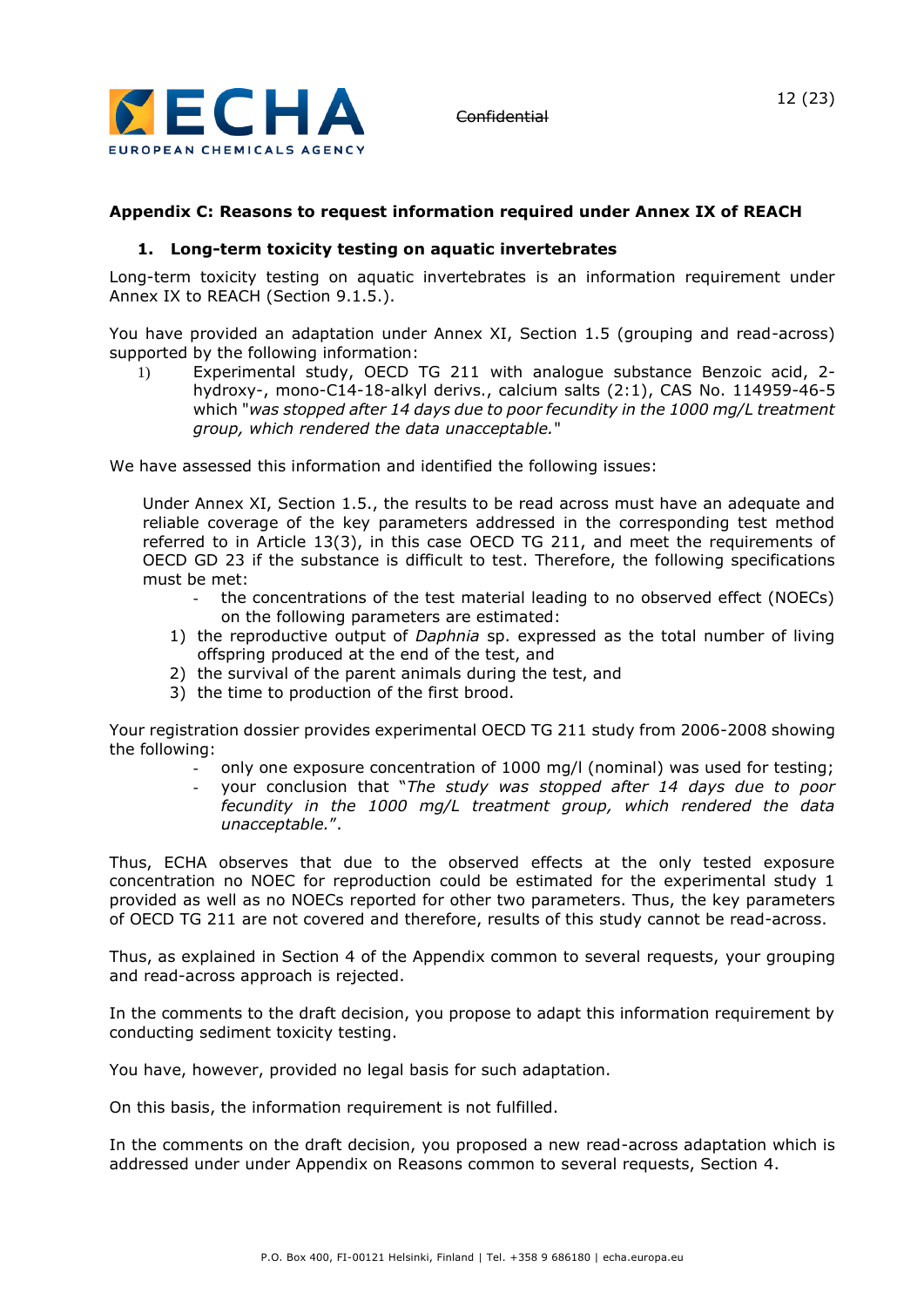

In the comments to the draft decision, you agree to perform the requested study. The request in the comments to the draft decision to extend deadline to submit the information requested is addressed under Appendix G below.

#### *Study design*

OECD TG 211 specifies that for difficult to test substances OECD GD 23 must be followed. As already explained above, the Substance is difficult to test. Therefore, you must fulfil the requirements described in 'Study design' under Appendix A, Section 2.

#### **2. Long-term toxicity testing on fish**

Long-term toxicity testing on fish is an information requirements under Annex IX to REACH (Section 9.1.6.).

You have provided the following a justification to omit the long-term toxicity study on fish: "*The test material has low water solubility, also a closely related chemical analogue was not found to cause toxicity when provided to fish at significant levels during a dietary bioaccumulation study. Additionally, longer term testing in mammalian systems did not produce any signs of toxicity in this analogue. An investigation of long-term toxicity in fish or other vertebrates is therefore considered unnecessary on the grounds of animal welfare.*"

We have assessed this information and identified the following issues:

A registrant may only adapt this information requirement based on the general rules set out in Annex XI. It is noted that Column 2 of Annex IX, Section 9.1, does not allow omitting the need to submit information on long-term toxicity to fish under Column 1 (Decision of the Board of Appeal in case A-011-2018).

Your justification to omit this information does not refer to any legal ground for adaptation under Annex XI to REACH.

Therefore, you have not demonstrated that this information can be omitted. Minimisation of vertebrate animal testing is not on its own a legal ground for adaptation under the general rules of Annex XI.

In the comments to the draft decision, you propose to adapt this standard information requirement. You note that "*between the lack of acute effects on fish, the BCF study results (including toxicity and elimination) and the fact that the substance will not remain in the aquatic compartment for any length of time (but will adsorb), it is highly unlikely there could be any potential for chronic toxicity to fish from either direct exposure or internal bioconcentration.*" Furthermore, in the comments you note the issue of vertebrate animals testing and welfare.

None of the arguments provided in your comments refers to adaptation possibilities under Annex XI. Therefore, the arguments provided in your comments are not appropriate to adapt the information requirement. Furthermore, as noted above, minimisation of vertebrate animal testing is not on its own a legal ground for adaptation.

Furthermore, in the comments to the draft decision, you propose to adapt this information requirement by conducting sediment toxicity testing.

You have, however, provided no legal basis for such adaptation.

On this basis, the information requirement is not fulfilled.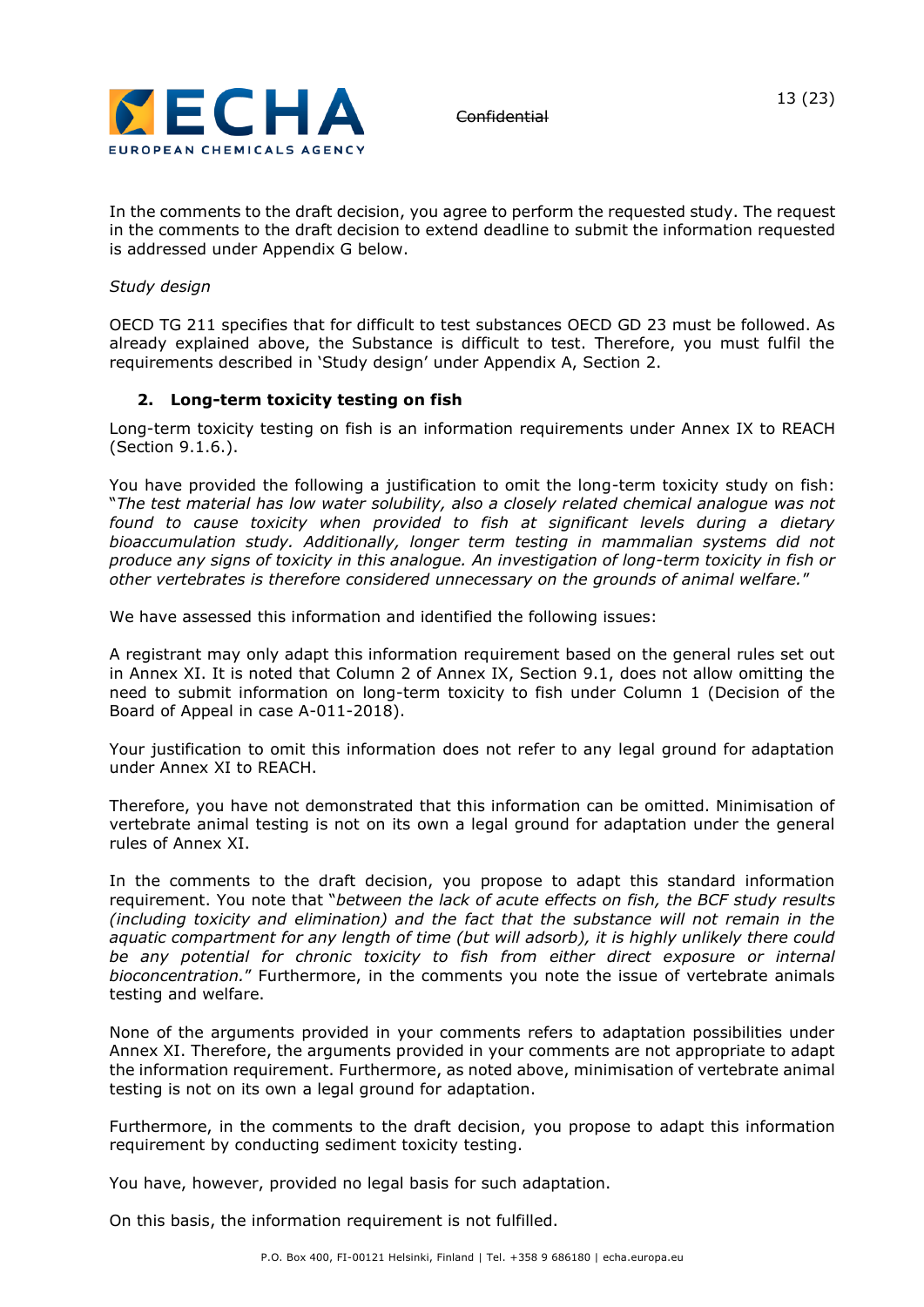

In the comments on the draft decision, you proposed a new read-across adaptation which is addressed under under Appendix on Reasons common to several requests, Section 4.

#### *Study design*

OECD TG 210 specifies that for difficult to test substances OECD GD 23 must be followed. As already explained above, the Substance is difficult to test. Therefore, you must fulfil the requirements described in 'Study design' under Appendix A, Section 2.

#### **3. Effects on soil micro-organisms**

Effects on soil micro-organisms is an information requirement under Annex IX to REACH (Section 9.4.2.).

You have adapted this information requirement according to Annex IX, Section 9.4., Column 2 with the following justification: "*Current practice and risk management measures in use mean that direct or indirect exposure of the soil to test substance is unlikely and, in accordance with Regulation (EC) 1907/2006, in the absence of hazard and exposure justification and a chemical safety assessment it is unnecessary to investigate toxicity to soil micro-organisms.*"

We have assessed this information and identified the following issues:

As explained in Section 2 of the Appendix common to several requests, your adaptation is rejected.

On this basis, the information requirement is not fulfilled.

In the comments on the draft decision, you proposed a new read-across adaptation which is addressed under under Appendix on Reasons common to several requests, Section 4.

The request in the comments to the draft decision to extend deadline to submit the information requested is addressed under Appendix G below and the intention to perform exposure assessment and risk characterisation in order to support your adaptation is addressed under Appendix on Reasons common to several requests, Section 2.

#### *Study design*

According to ECHA Guidance R.7c, Section R.7.11.3.1., the nitrogen transformation test EU C.21./OECD TG 216)is considered sufficient for most non-agrochemicals.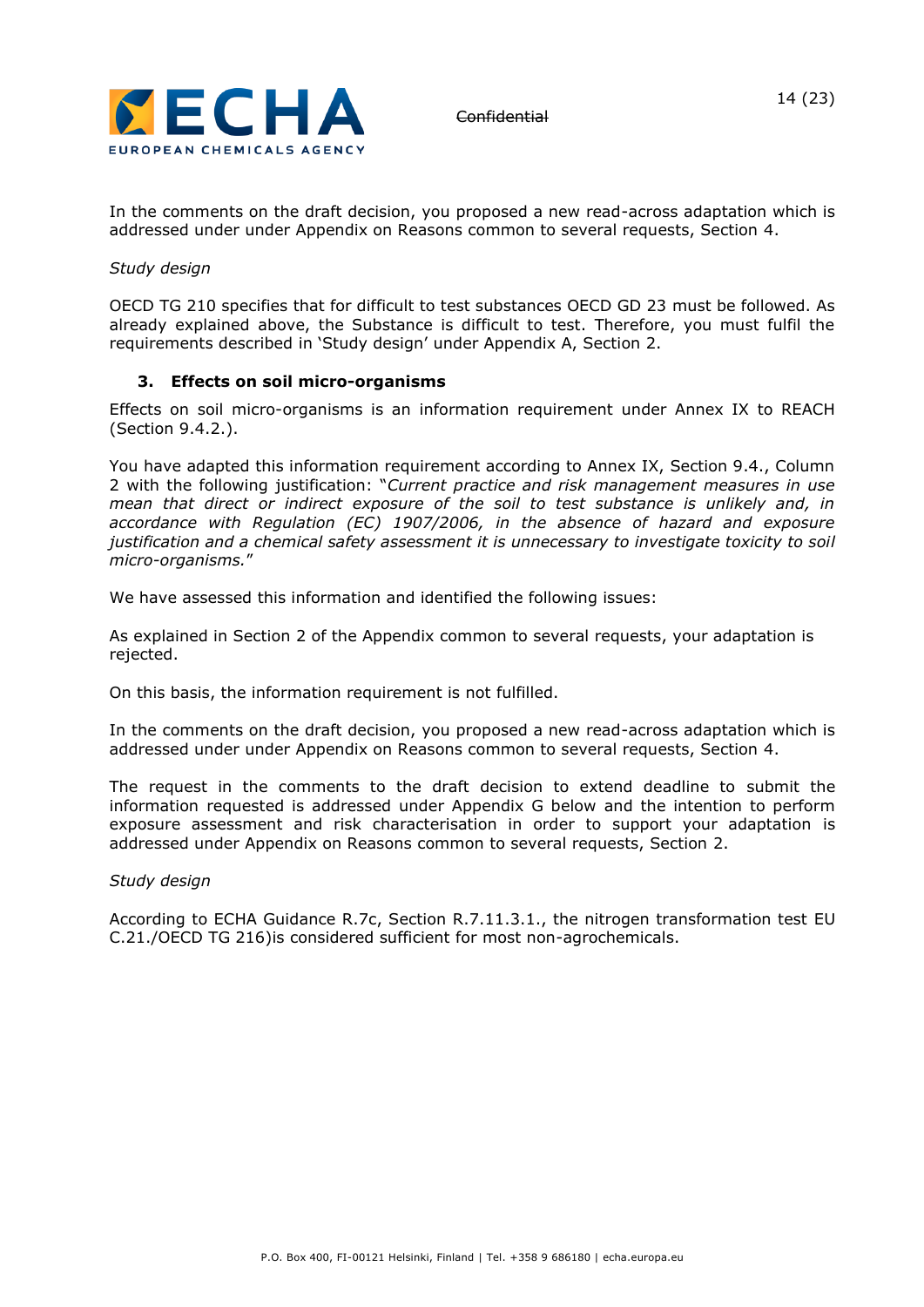

# **Appendix D: Reasons to request information required under Annex X of REACH**

#### **1. Long-term toxicity testing on terrestrial invertebrates**

Long-term toxicity testing on invertebrates is an information requirement under Annex X to REACH (Section 9.4.4.).

You have adapted this information requirement according to Annex X, Section 9.4., Column 2 with the following justification: "*Current practice and risk management measures in use mean that direct or indirect exposure of the soil to test substance is unlikely and, in accordance with Regulation (EC) 1907/2006, in the absence of hazard and exposure justification and a chemical safety assessment it is unnecessary to investigate short-term toxicity to invertebrates in soil.*"

We have assessed this information and identified the following issues:

As explained in Section 2 of the Appendix common to several requests, your adaptation is rejected.

On this basis, the information requirement is not fulfilled.

In the comments on the draft decision, you proposed a new read-across adaptation which is addressed under under Appendix on Reasons common to several requests, Section 4.

The request in the comments to the draft decision to extend deadline to submit the information requested is addressed under Appendix G below and the intention to perform exposure assessment and risk characterisation in order to support your adaptation is addressed under Appendix on Reasons common to several requests, Section 2.

#### *Study design*

The earthworm reproduction test (OECD TG 222), Enchytraeid reproduction test (OECD TG 220), and Collembolan reproduction test (OECD TG 232) are each considered capable of generating information appropriate for the fulfilment of the information requirement for longterm toxicity testing on terrestrial invertebrates.

However ECHA notes that when log Kow  $>5$  and log Koc  $>4$ , as in this case for some constituents of the Substance, the test OECD 232 is not appropriate as the dominant route of exposure for Collembolans is via pore water.

ECHA is not in a position to determine the most appropriate test protocol between OECD TG 222 and OECD TG 220, since such determination is dependent upon species sensitivity and substance properties.

#### **2. Long-term toxicity testing on terrestrial plants**

Long-term toxicity testing on plants is an information requirement under Annex X to REACH (Section 9.4.6.).

You have adapted this information requirement according to Annex X, Section 9.4., Column 2 with the following justification: "*Current practice and risk management measures in use mean that direct or indirect exposure of the soil to test substance is unlikely and, in accordance with Regulation (EC) 1907/2006, in the absence of hazard and exposure justification and a chemical safety assessment it is unnecessary to investigate short-term toxicity to plants.*"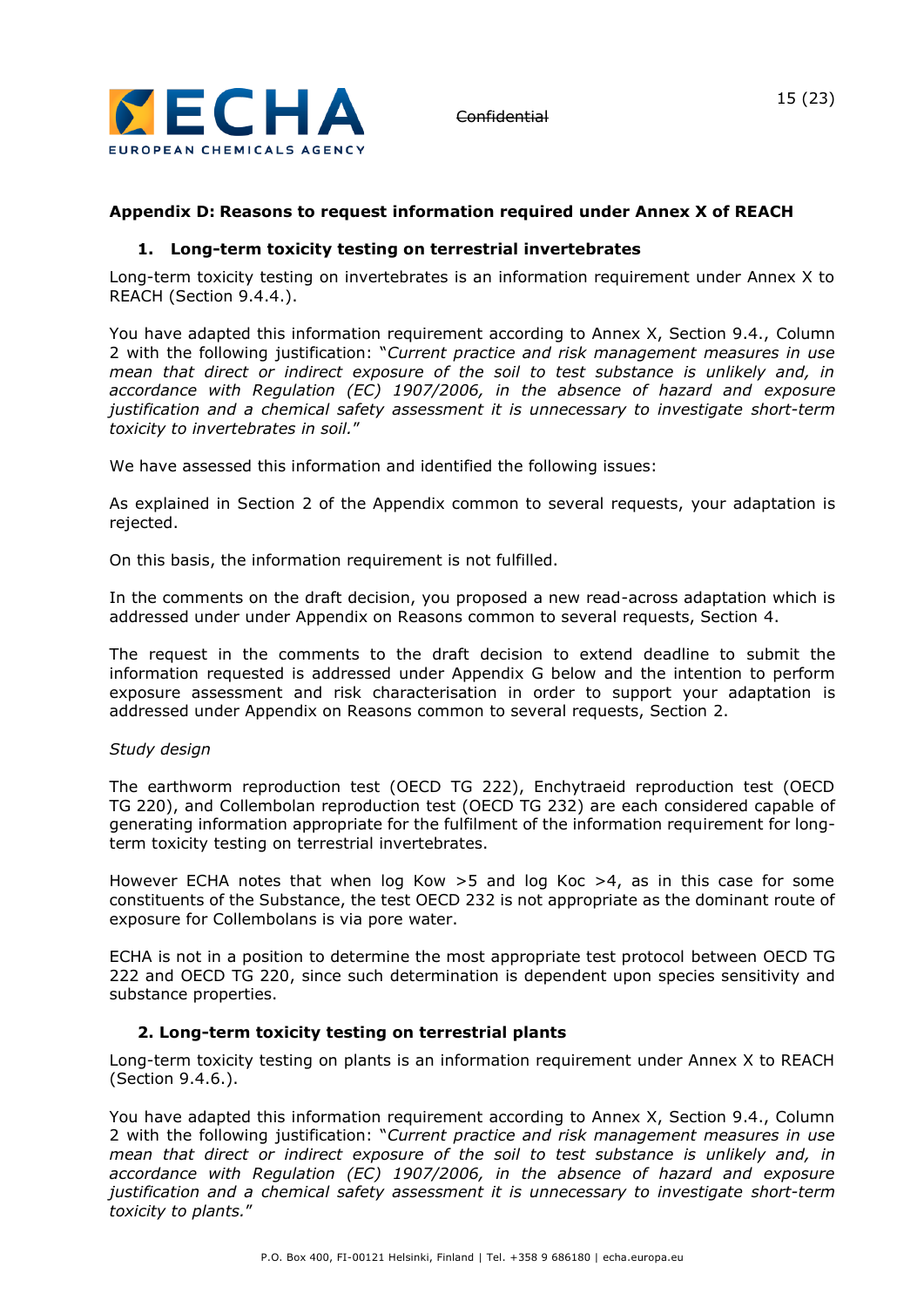

We have assessed this information and identified the following issues:

As explained in Section 2 of the Appendix common to several requests, your adaptation is rejected.

On this basis, the information requirement is not fulfilled.

In the comments on the draft decision, you proposed a new read-across adaptation which is addressed under under Appendix on Reasons common to several requests, Section 4.

The request in the comments to the draft decision to extend deadline to submit the information requested is addressed under Appendix G below and the intention to perform exposure assessment and risk characterisation in order to support your adaptation is addressed under Appendix on Reasons common to several requests, Section 2.

#### *Study design*

OECD TG 208 (Terrestrial plants, growth test) considers the need to select the number of test species according to relevant regulatory requirements, and the need for a reasonably broad selection of species to account for interspecies sensitivity distribution. For long-term toxicity testing, ECHA considers six species as the minimum to achieve a reasonably broad selection. Testing shall be conducted with species from different families, as a minimum with two monocotyledonous species and four dicotyledonous species, selected according to the criteria indicated in the OECD TG 208 guideline. You should consider if testing on additional species is required to cover the information requirement.

Terrestrial plants, growth test (OECD TG 208 with at least six species) and Soil Quality – Biological Methods – Chronic toxicity in higher plants (ISO 22030) are each considered capable of generating information appropriate for the fulfilment of the information requirement for long-term toxicity testing on terrestrial plants.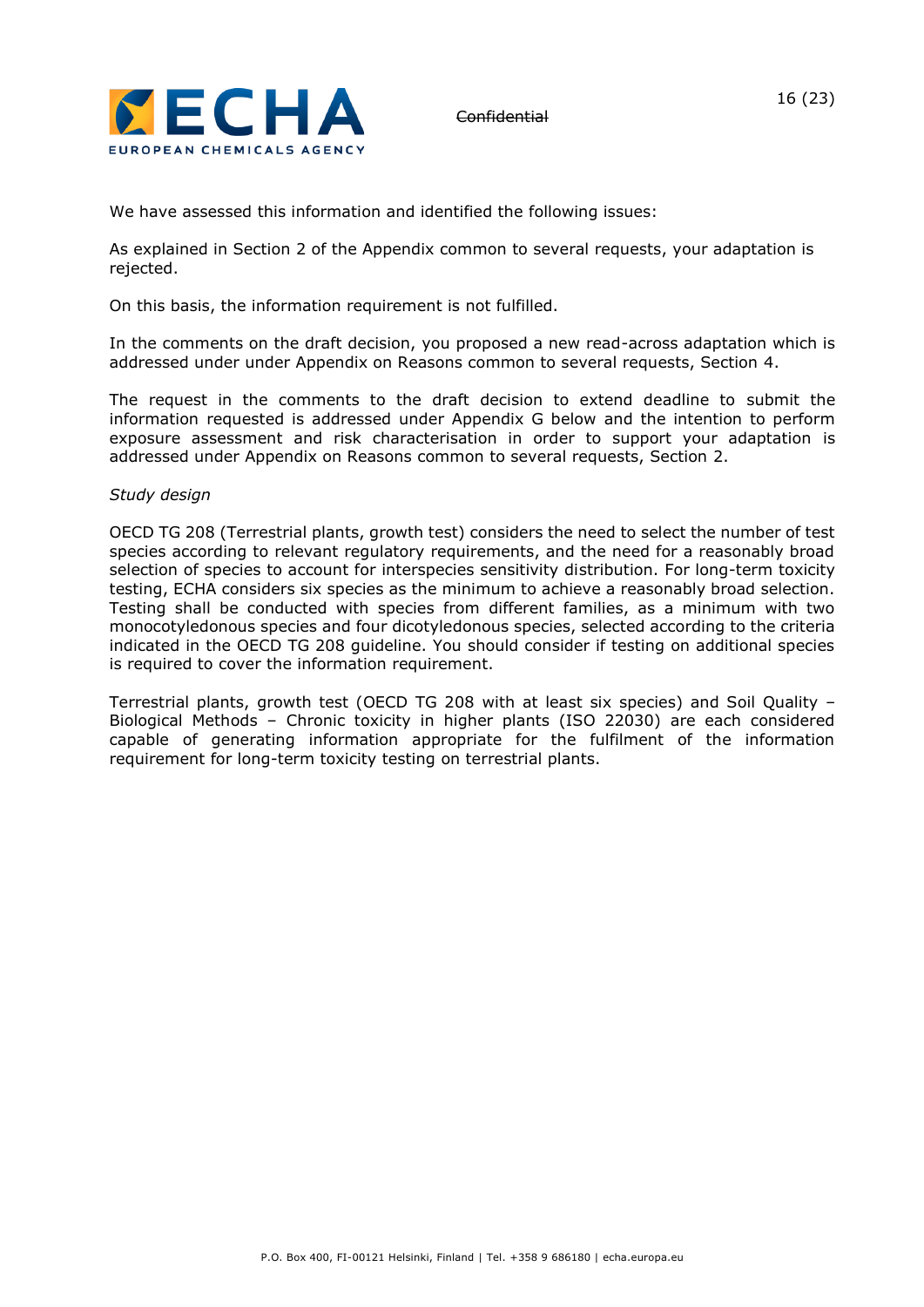

#### **Appendix E: Requirements to fulfil when conducting and reporting new tests for REACH purposes**

### **A. Test methods, GLP requirements and reporting**

- 1. Under Article 13(3) of REACH, all new data generated as a result of this decision must be conducted according to the test methods laid down in a European Commission Regulation or to international test methods recognised by the Commission or ECHA as being appropriate.
- 2. Under Article 13(4) of REACH, ecotoxicological and toxicological tests and analyses must be carried out according to the GLP principles (Directive 2004/10/EC) or other international standards recognised by the Commission or ECHA.
- 3. Under Article 10(a)(vi) and (vii) of REACH, all new data generated as a result of this decision must be reported as study summaries, or as robust study summaries, if required under Annex I of REACH. See ECHA Practical Guide on How to report robust study summaries<sup>6</sup>.

#### **B. Test material**

1. Selection of the Test material(s)

The Test Material used to generate the new data must be selected taking into account the following:

- the boundary composition(s) of the Substance,
- the impact of each constituent/ impurity on the test results for the endpoint to be assessed. For example, if a constituent/ impurity of the Substance is known to have an impact on (eco)toxicity, the selected Test Material must contain that constituent/ impurity.
- 2. Information on the Test Material needed in the updated dossier
	- You must report the composition of the Test Material selected for each study, under the "Test material information" section, for each respective endpoint study record in IUCLID.
	- The reported composition must include all constituents of each Test Material and their concentration values and other parameters relevant for the property to be tested.

This information is needed to assess whether the Test Material is relevant for the Substance.

Technical instructions on how to report the above is available in the manual on How to prepare registration and PPORD dossiers<sup>7</sup>.

<sup>6</sup> <https://echa.europa.eu/practical-guides>

<sup>7</sup> <https://echa.europa.eu/manuals>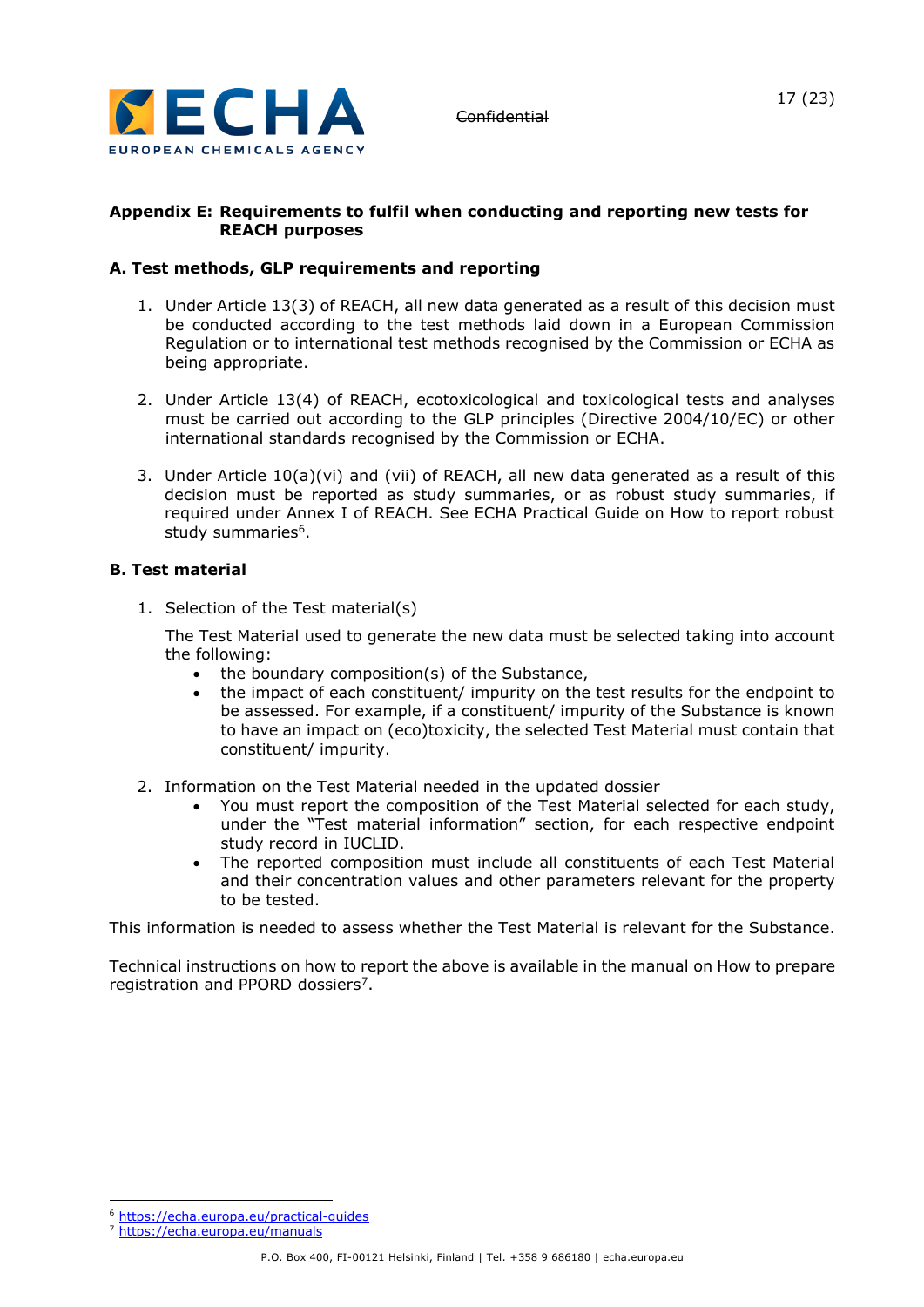

#### **Appendix F: General recommendations when conducting and reporting new tests for REACH purposes**

#### **A. Environmental testing for substances containing multiple constituents**

Your Substance contains multiple constituents and, as indicated in ECHA Guidance R.11 (Section R.11.4.2.2), you are advised to consider the following approaches for persistency, bioaccumulation and aquatic toxicity testing:

- the "known constituents approach" (by assessing specific constituents), or
- the "fraction/block approach, (performed on the basis of fractions/blocks of constituents), or
- the "whole substance approach", or
- various combinations of the approaches described above

Selection of the appropriate approach must take into account the possibility to characterise the Substance (i.e. knowledge of its constituents and/or fractions and any differences in their properties) and the possibility to isolate or synthesize its relevant constituents and/or fractions.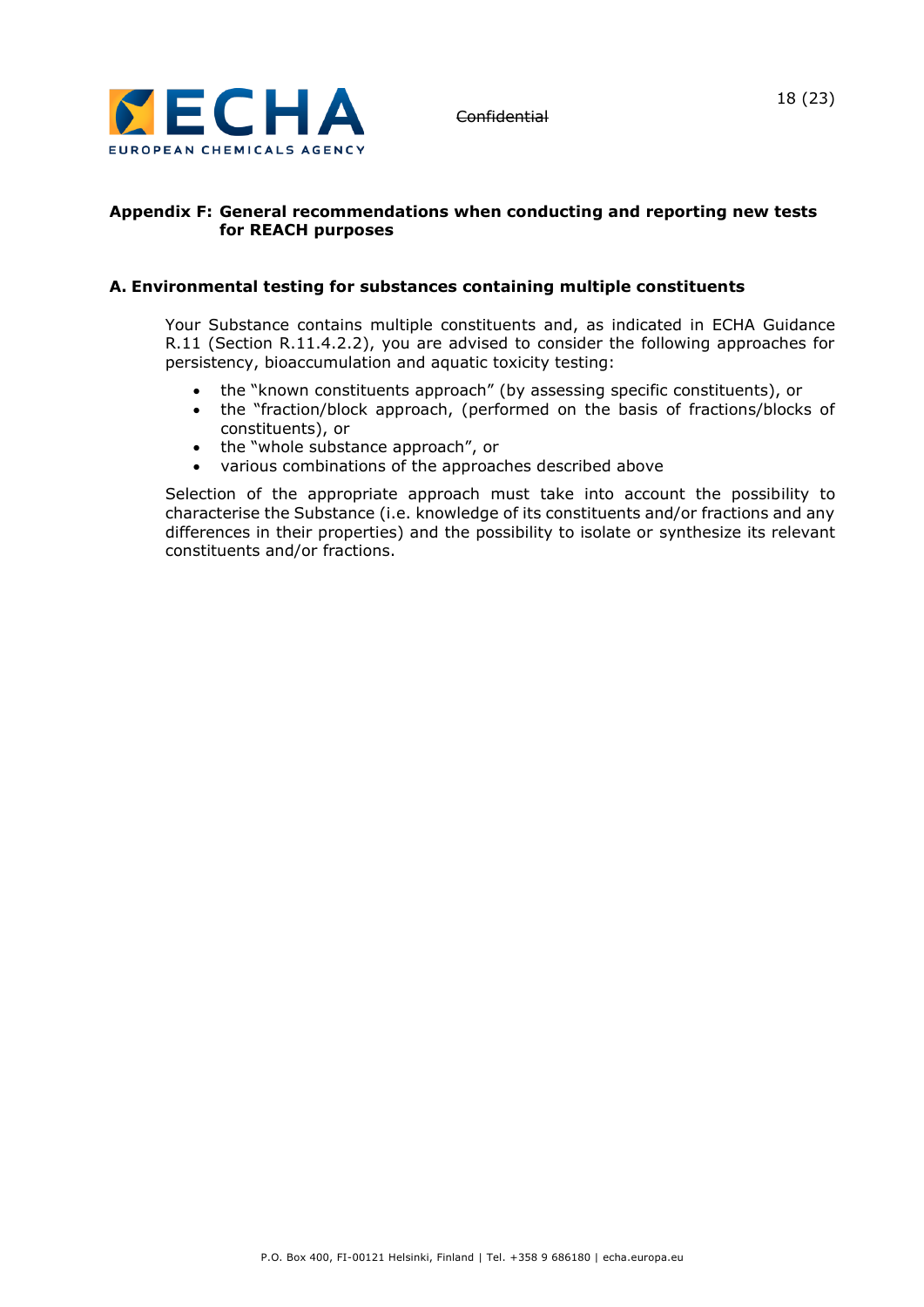

#### **Appendix G: Procedure**

This decision does not prevent ECHA from initiating further compliance checks at a later stage on the registrations present.

ECHA followed the procedure detailed in Articles 50 and 51 of REACH.

The compliance check was initiated on 03 February 2021.

ECHA notified you of the draft decision and invited you to provide comments.

ECHA took into account your comments and amended the request(s) and the deadline.

ECHA has removed requests for ready biodegradability (Annex VII), simulation testing in surface water, soil and sediment, and identification of degradation products (all at Annexes VIII and IX).

In your comments on the draft decision, you requested an extension of the deadline to provide information on growth inhibition study aquatic plants and long-term toxicity testing on aquatic invertebrates from 12 to 18 months from the date of adoption of the decision. This request is substantiated by reference to physico-chemical properties of the Substance which makes it difficult to test for the aquatic toxicity, including establishment of the best analytical method and development of an approach for the application of the Substance into the test solution. You noted that supporting evidence from the potential test laboratory was not gathered because draft decision has been sent during the summer holiday period/the short commenting period/multiple draft decisions sent to the same lead registrant at the same time.

ECHA notes that the 30 days commenting period is set in the Article 50(1) of REACH Regualation. Furthermore, it is not possible to accommodate various holiday periods in different countries and companies while there is general practice to avoid sending multiple decisions at once to the same registrant(s) unless registered substances have common grouping and read-across applied.

ECHA acknowledges the difficulties in conducting the aquatic toxicity tests including the development of analytical method and approach of application of the Substance into the test solution.

On this basis, ECHA has granted the request and extended the deadline to 18 months. This also applies to the long-term toxicity testing on fish.

Furthermore, you requested an extension of the deadline to provide information on toxicity to terrestrial organisms from 30 to 36 months from the date of adoption of the decision. You justify this request by the need to revise CSA, including generation of exposure assessment and risk characterisation, before initiating requested testing on terrestrial orgaisms and challenges with development of analytical method.

ECHA notes that initial deadline of 30 months included extra 6 months (in order to align it with deadline given for simulation tests) comparing to the normal deadline which would be given for the terrestrial toxicity testing requests expected to be performed after aquatic toxicity testing, i.e. extra 6 months granted for aquatic toxicity testing do not have impact on the deadline for terrestrial toxicity testing. Furthermore, time for the revision of CSA after generation of information on aquatic toxicity are already included in the deadline of 18 months given for aquatic toxicity tests. However, ECHA acknowledges potential difficulties in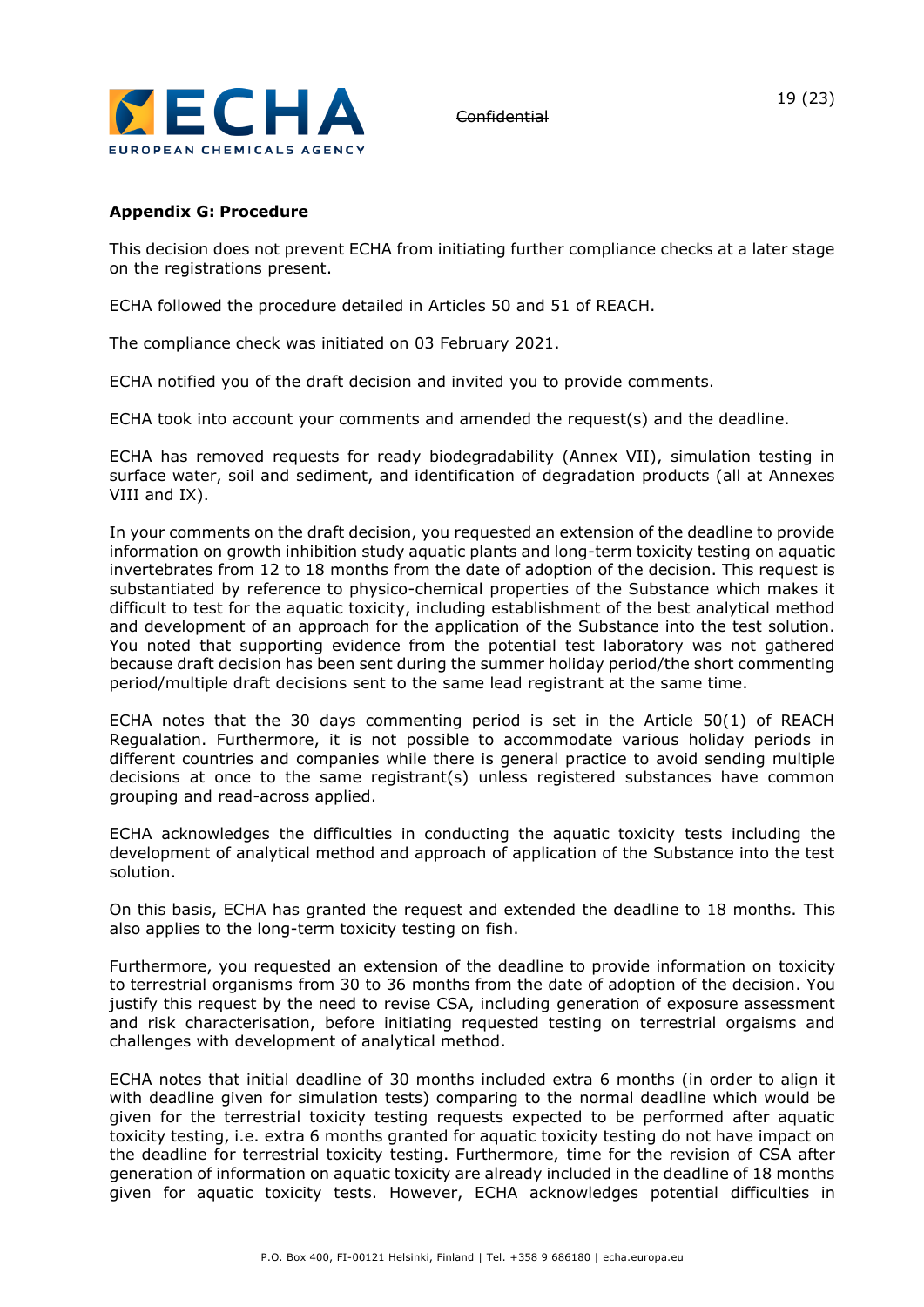

conducting the terrestrial toxicity tests due to physico-chemical properties and nature of the Substance.

On this basis, ECHA has partially granted the request and extended the deadline to 33 months.

ECHA notified the draft decision to the competent authorities of the Member States for proposals for amendment.

As no amendments were proposed, ECHA adopted the decision under Article 51(3) of REACH.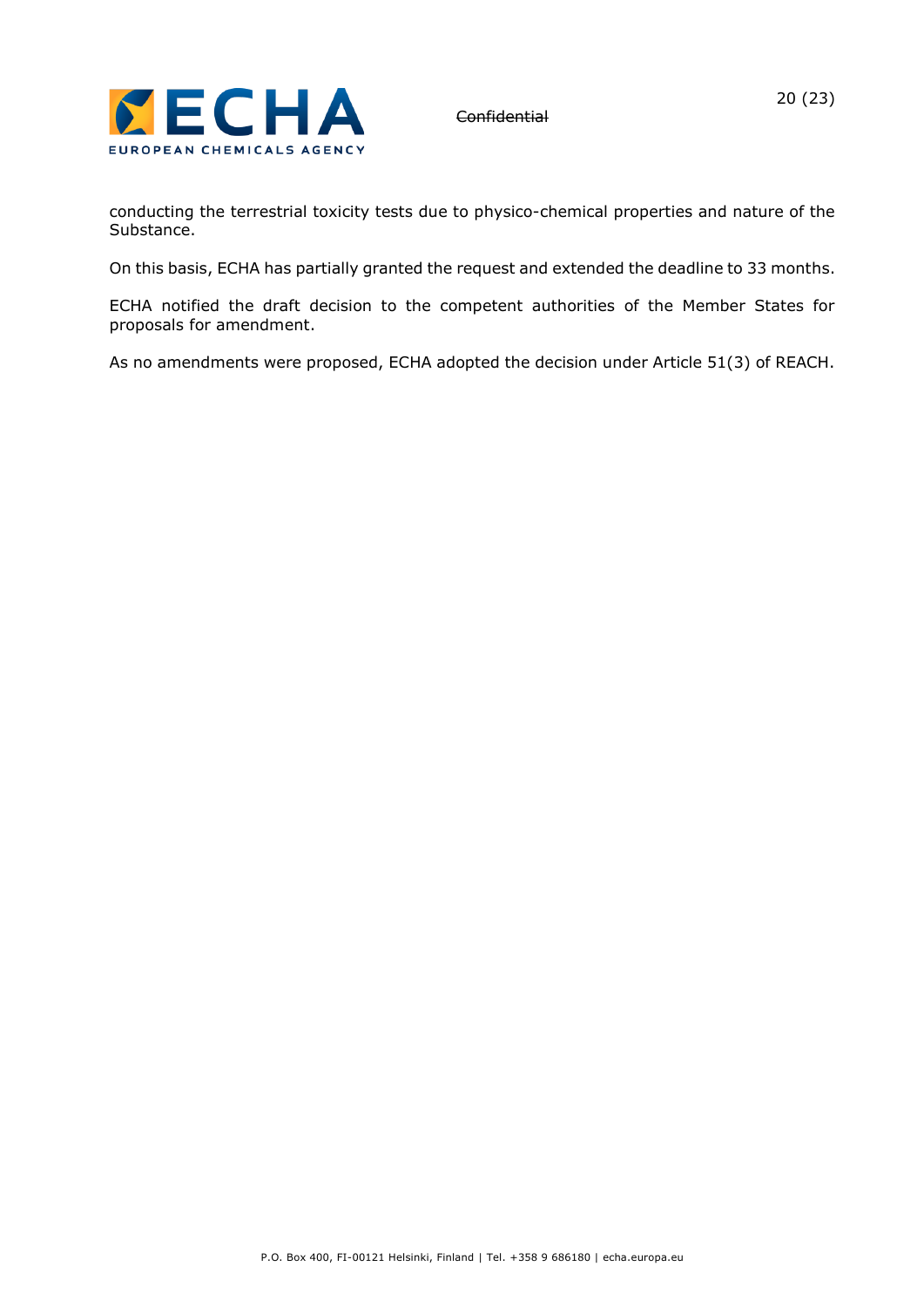

### **Appendix H: List of references - ECHA Guidance<sup>8</sup> and other supporting documents**

#### Evaluation of available information

Guidance on information requirements and chemical safety assessment, Chapter R.4 (version 1.1., December 2011), referred to as ECHA Guidance R.4 where relevant.

#### QSARs, read-across and grouping

Guidance on information requirements and chemical safety assessment, Chapter R.6 (version 1.0, May 2008), referred to as ECHA Guidance R.6 where relevant.

Read-across assessment framework (RAAF, March 2017)<sup>9</sup>

RAAF - considerations on multiconstituent substances and UVCBs (RAAF UVCB, March 2017)<sup>10</sup>

#### Physical-chemical properties

Guidance on information requirements and chemical safety assessment, Chapter R.7a (version 6.0, July 2017), referred to as ECHA Guidance R.7a in this decision.

#### Toxicology

Guidance on information requirements and chemical safety assessment, Chapter R.7a (version 6.0, July 2017), referred to as ECHA Guidance R.7a in this decision.

Guidance on information requirements and chemical safety assessment, Chapter R.7c (version 3.0, June 2017), referred to as ECHA Guidance R.7c in this decision.

#### Environmental toxicology and fate

Guidance on information requirements and chemical safety assessment, Chapter R.7a (version 6.0, July 2017), referred to as ECHA Guidance R.7a in this decision.

Guidance on information requirements and chemical safety assessment, Chapter R.7b (version 4.0, June 2017), referred to as ECHA Guidance R.7b in this decision.

Guidance on information requirements and chemical safety assessment, Chapter R.7c (version 3.0, June 2017), referred to as ECHA Guidance R.7c in this decision.

#### PBT assessment

Guidance on information requirements and chemical safety assessment, Chapter R.11 (version 3.0, June 2017), referred to as ECHA Guidance R.11 in this decision.

Guidance on information requirements and chemical safety assessment, Chapter R.16 (version 3.0, February 2016), referred to as ECHA Guidance R.16 in this decision.

#### Data sharing

Guidance on data-sharing (version 3.1, January 2017), referred to as ECHA Guidance on data sharing in this decision.

#### OECD Guidance documents<sup>11</sup>

11 <http://www.oecd.org/chemicalsafety/testing/series-testing-assessment-publications-number.htm>

<sup>8</sup> https://echa.europa.eu/quidance-documents/guidance-on-information-requirements-and-chemical-safety[assessment](https://echa.europa.eu/guidance-documents/guidance-on-information-requirements-and-chemical-safety-assessment)

<sup>9</sup> [https://echa.europa.eu/support/registration/how-to-avoid-unnecessary-testing-on-animals/grouping-of](https://echa.europa.eu/support/registration/how-to-avoid-unnecessary-testing-on-animals/grouping-of-substances-and-read-across)[substances-and-read-across](https://echa.europa.eu/support/registration/how-to-avoid-unnecessary-testing-on-animals/grouping-of-substances-and-read-across)

<sup>&</sup>lt;sup>10</sup> [https://echa.europa.eu/documents/10162/13630/raaf\\_uvcb\\_report\\_en.pdf/3f79684d-07a5-e439-16c3](https://echa.europa.eu/documents/10162/13630/raaf_uvcb_report_en.pdf/3f79684d-07a5-e439-16c3-d2c8da96a316) [d2c8da96a316](https://echa.europa.eu/documents/10162/13630/raaf_uvcb_report_en.pdf/3f79684d-07a5-e439-16c3-d2c8da96a316)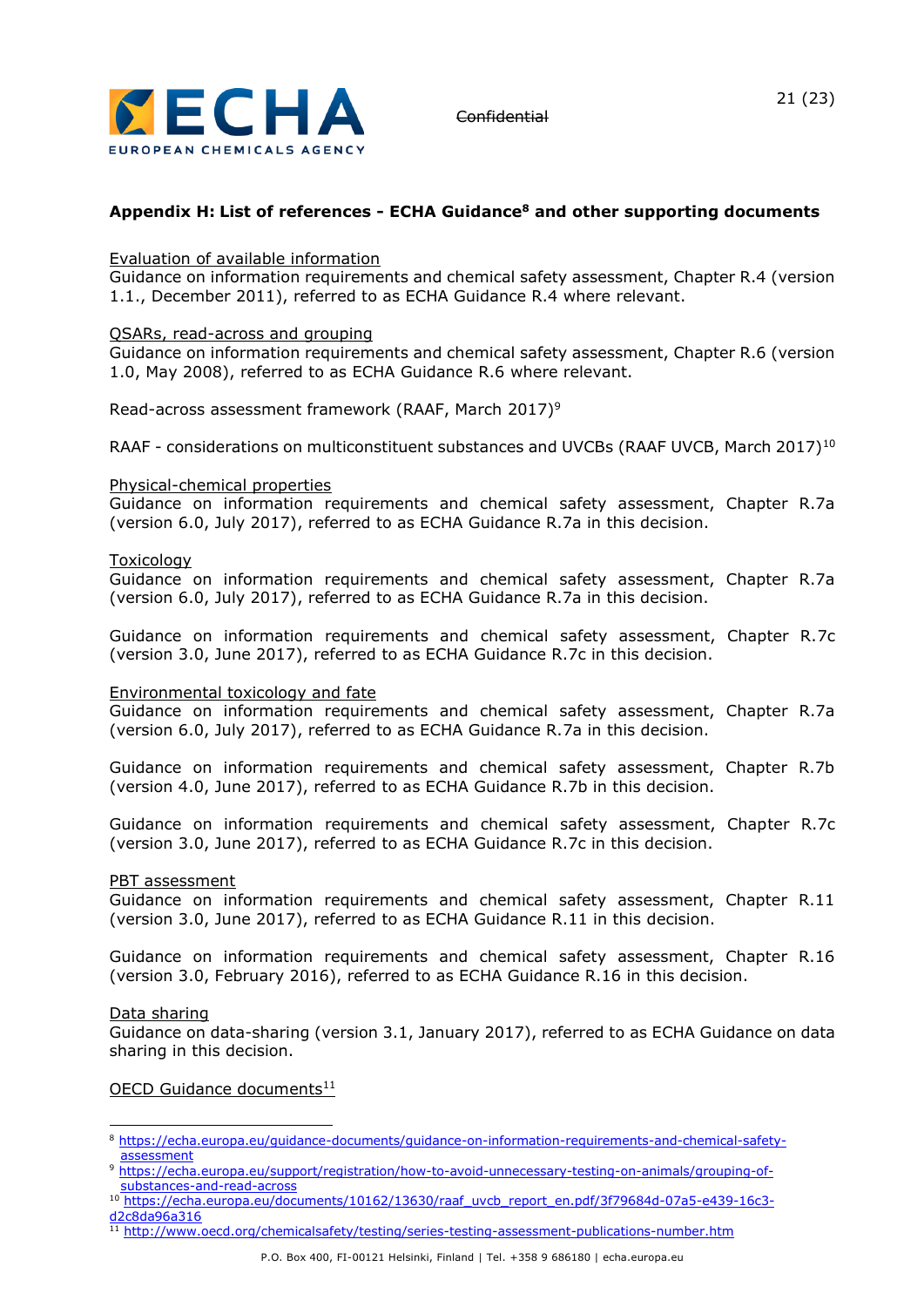

Guidance Document on aqueous–phase aquatic toxicity testing of difficult test chemicals – No 23, referred to as OECD GD 23.

Guidance document on transformation/dissolution of metals and metal compounds in aqueous media – No 29, referred to as OECD GD 29.

Guidance Document on Standardised Test Guidelines for Evaluating Chemicals for Endocrine Disruption – No 150, referred to as OECD GD 150.

Guidance Document supporting OECD test guideline 443 on the extended one-generation reproductive toxicity test – No 151, referred to as OECD GD 151.